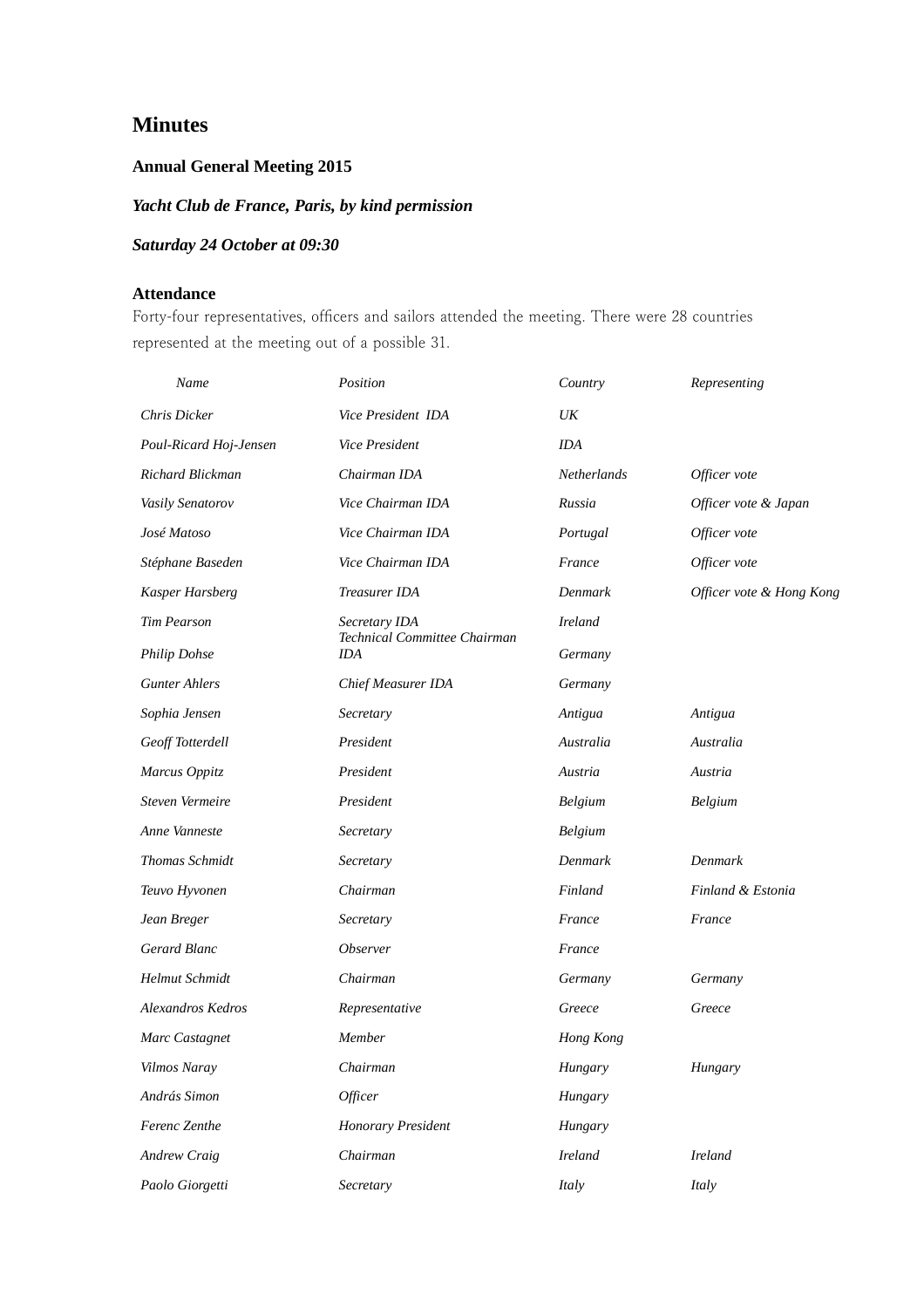| Umberto Di Luca           | Observer                 | Italy                          |                             |
|---------------------------|--------------------------|--------------------------------|-----------------------------|
| Philip de Koning Gans     | Secretary                | <b>Netherlands</b>             | <b>Netherlands</b>          |
| Klaas Ruigewaard          | President                | <b>Netherlands</b>             |                             |
| Rob Campbell              | Past Chairman IDA        | UK                             | New Zealand                 |
| Odd-Erik Aks              | Boardmember              | Norway                         | Norway                      |
| Miguel Magalhães          | President                | Portugal                       |                             |
| Tatiana Kurbatova Lueders | Secretary                | Russia                         | Russia & Ukraine            |
| Carlos Carbajal           | Secretary                | Spain                          | Spain                       |
| Robin Hennessy            | <b>Observer</b>          | Spain                          |                             |
| Patrick Delahaye          | Chairman                 | Sri Lanka                      | Sri Lanka                   |
| <b>Thomas Wilton</b>      | Nominated representative | Sweden                         | Sweden                      |
| Garlef Baum               | President                | Switzerland                    | Switzerland                 |
| Lotti Schmid              | Secretary                | Switzerland                    |                             |
| Verena Wieser             | Secretary                | <b>United Arab</b><br>Emirates | <b>United Arab Emirates</b> |
| Ron James                 | Chairman                 | UK                             | UK                          |
| Mike Hayles               | <b>Observer</b>          | UK                             |                             |
| <b>Anne Garrett</b>       | Secretary                | <b>United States</b>           | United States & Canada      |

# **Declaration of Proxies**

| Proxies were received as follows: |             |
|-----------------------------------|-------------|
| Vasily Senatorov                  | Japan       |
| Kasper Harsberg                   | Hong Kong   |
| Teuvo Hyvonen                     | Estonia     |
| Rob Campbell                      | New Zealand |
| Tatiana Kurbatova Lueders         | Ukraine     |
| Anne Garrett                      | Canada      |

# **Apologies for absence**

Apologies were received from: HM King Constantine Phyllis Chang, Hong Kong Tim Wilkes, UK

## **Confirmation of 2014 Minutes**

The Minutes from the 2014 AGM were taken as read and unanimously approved.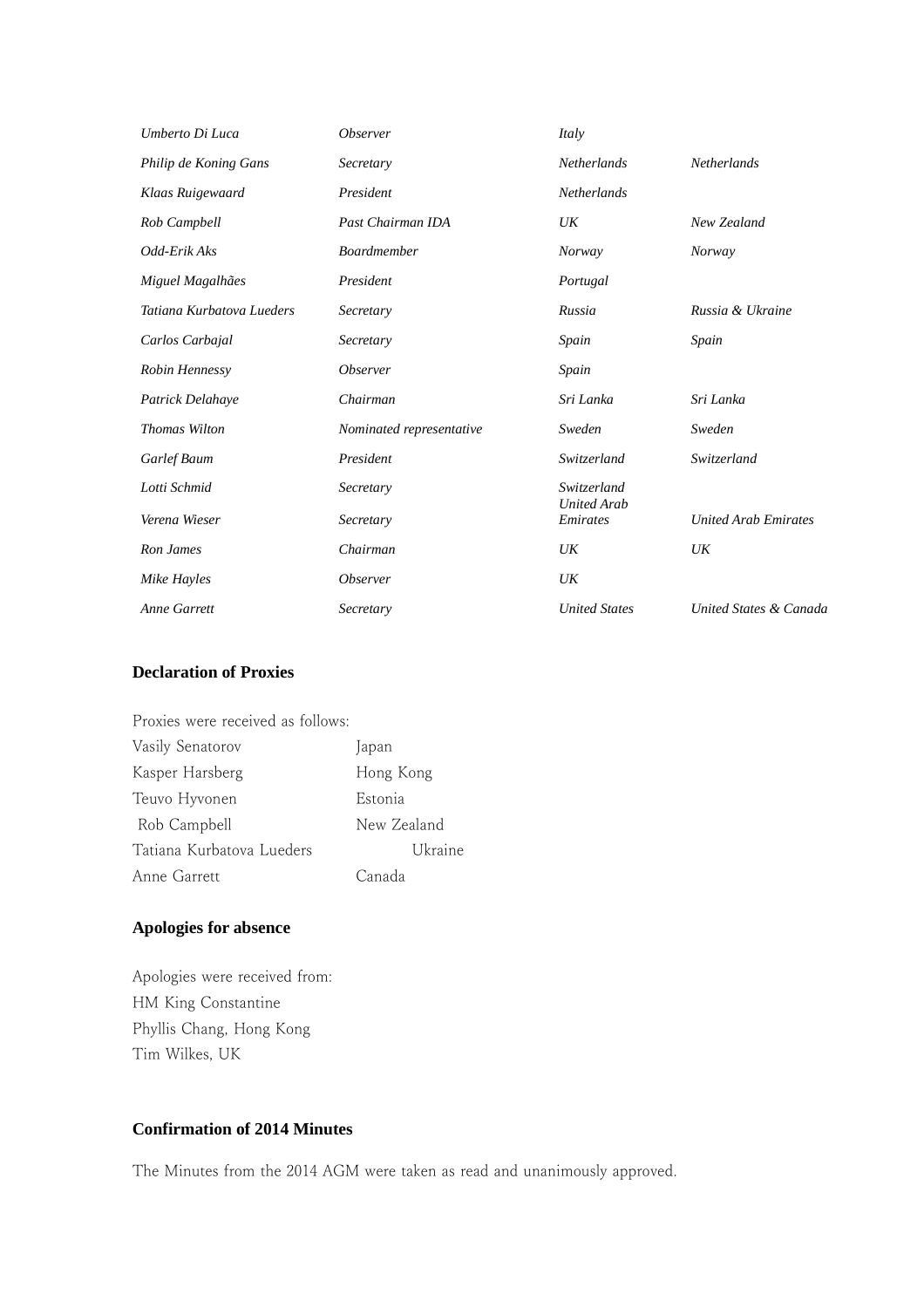#### **Chairman's Report**

Welcome to the 2015 AGM in Paris. On behalf of everyone a special thanks to Stéphane Baseden and the French Dragon Association for organising this year's AGM at the Yacht Club de France. This is my last Chairman's report and as you all know the discussion about my successor has been extensive and I am convinced that this discussion has focused all involved on many core values of the Dragon Class and the role of the IDA.

Until now, always one Chairman candidate was presented to the AGM, but this summer we had two candidates both Vice Chairmen, Vasily Senatorov and Stéphane Baseden. The officers were not unanimous on the preferred candidate and therefore it was decided to prepare for an election at this AGM. Many discussions between July and October resulted in a Joint Statement from Vasily and Stéphane agreeing on certain principles within the framework of the IDA constitution whereby Vasily would remain the candidate Chairman and Stéphane would withdraw his candidacy and remain as a Vice Chairman. On Vasily's election as Chairman we have one Vice Chairman vacancy. According to the IDA Constitution this would mean a candidate VC from a different continent.

In 2015 we enjoyed three major events, i.e. the Worlds in June in La Rochelle, the European Championships in Båstad, Sweden and the Gold Cup in Kühlungsborn, Germany. Also the Grade 1 and Grade 2 events and many national and international events this year have been held with mixed attendances. The 2015 World Championship had over 80 entries, the European Championship and the Gold Cup enjoyed below average attendances, 55 and 66, respectively, with sailors from 20 to 14 different nations. There are persistent concerns that the Class is seeing less favorable developments in terms of the attendance at all events and moreover a significant decline in new Dragons built. The number of new Dragons built so far this year, 13, has decreased from 17 last year. This is becoming a major concern.

Certain technical proposals to improve sailing have been handled, such as GPS and other proposals for changes which have been put forward for this AGM, but this will not solve the issue of fewer Dragons built.

More is needed to revitalize the Dragon Class.

At the owners' meeting during the Gold Cup in Kühlungsborn on August 25, following subjects were discussed:

- 1) Event scheduling and attendance
- 2) Professional and Corinthian participation
- 3) Issues around boats and equipment
- 4) Election of new Chairman and Vice Chairmen at the next AGM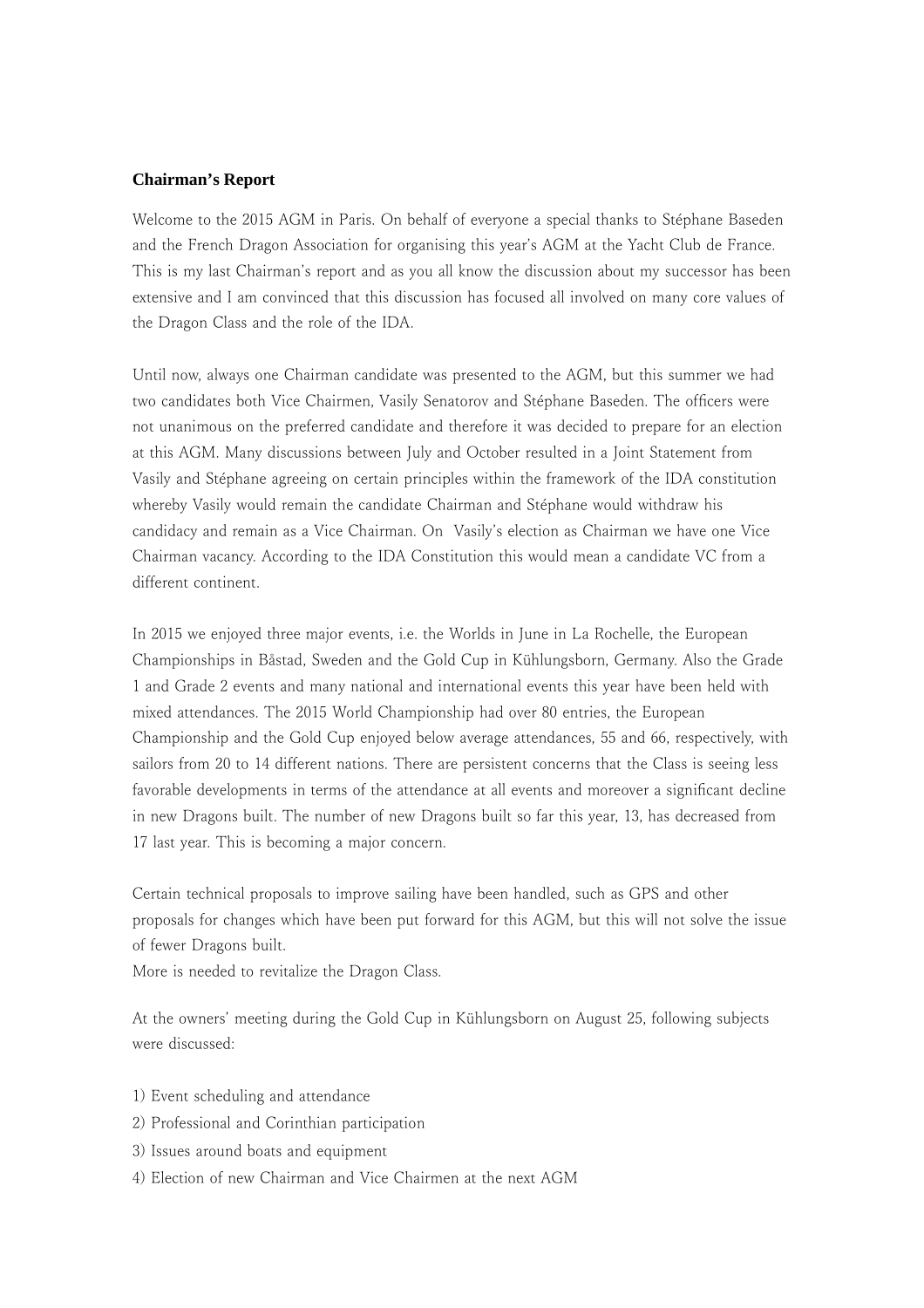You will have received the Owners' Meeting Minutes with the AGM documents.

During the past year the IDA Officers, the Secretary, Treasurer, Technical Committee members and the Sailing Coordinator have had many discussions with many sailors, in particular at the major events, to understand what can be done to make the Class more successful. Moreover, what is the role of the IDA?

Most Dragon sailors expect a Class organisation that is actively involved, but, in the background safeguards our values and guides evolutionary progress as it has been done successfully for many years. Others expect a full commercial IDA professional circuit comparable to Formula 1 racing or maybe FIFA.

So far the IDA has operated in the background, safeguarding its one design character according to Class

Rules, and maintaining ISAF standards with evolutionary technical improvements, supported by a profound Corinthian/volunteer spirit. Everything has been achieved according to a clear and proven concept such as organising the selection process for major and Grade 1 events, i.e. rota, and in addition supporting the preparation of these events according to the IDA Class rules. However, it has always left the responsibility for the event with the organising national Dragon Associations and yacht clubs, building onto local high standard regatta organisation experience.

A consistent message from many Dragon sailors over the past 6 years has been:

- 1. Decrease of Corinthian spirit and sailors at our major and Grade 1 events.
- 2. A focus on the quality of major and grade event organisation. Professional IDA organization.
- 3. Cost of Dragon sailing. Spending so much and no guaranteed top class events.
- 4. Sponsoring the solution everywhere. Ultimately free sailing.
- 5. Advertisement.

IDA cornerstones do not specify professional event organization. Rather they focus on:

- 1. Careful worldwide stewardship.
- 2. Supporting honorable, competitive One-Design racing.
- 3. Guiding evolutionary modernisation of the boat.
- 4. Upholding Class traditions.
- 5. Supporting ISAF.
- 6. Enjoying the fellowship of our global sailing fraternity.

The building pressure of certain sailors at our major and graded events to force the IDA into a commercial role of event organiser and through the financial support from a Class sponsor for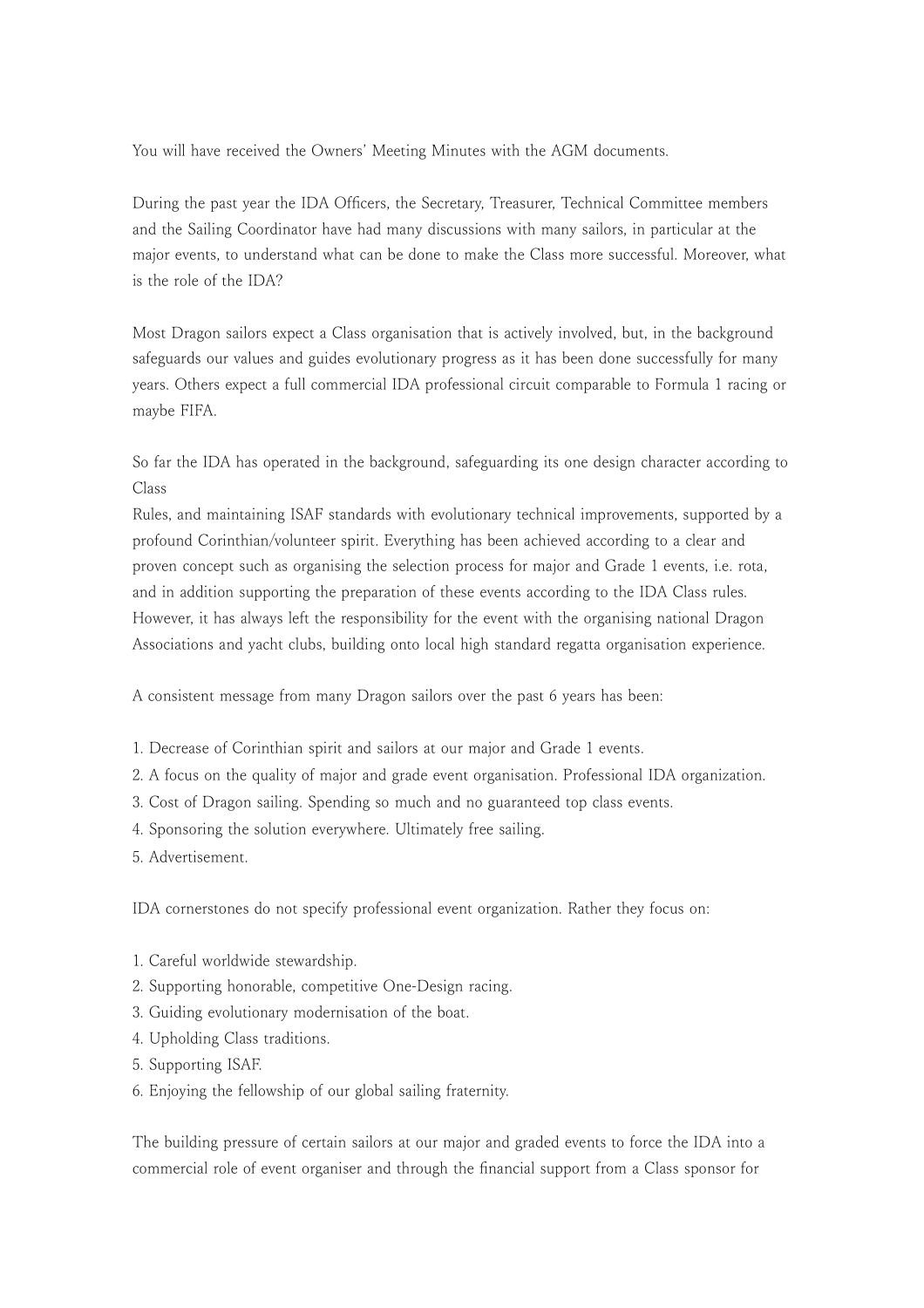involvement of professional PROs, made me personally ever more concerned that going in this direction would change the Class forever and that a professional organised IDA could lead to an accelerated negative spiral for the entire Dragon Class. In many similar ways, as it developed during the Olympic years, resulting in a nearly extinct Dragon Class. Apart from the growing negative competitive atmosphere at the major events, the main reason to be very careful going into a professional direction, is that to my belief the Dragon is in the longer term not commercially interesting. Over the past 80 plus years the Dragon Class always attracted top class sailors around the world, often for generations, and the duty of IDA officers is to safeguard this proven formula.

The candidate officers responded in detail to the following questions:

- 1) Vision for the Dragon Class short and medium term.
- 2) The skills and commitment to manage the affairs of the IDA.
- 3) Professionalism in the Class in harmony with the Corinthians.
- 4) How to redress the balance between professionals and Corinthian sailors and encourage Corinthian sailors to take part in major events?
- 5) How to encourage competitors to encompass the Corinthian spirit of the Class?
- 6) How do we keep the Class together?
- 7) Changes in Class rules and the use of modern technology for all Dragon sailors.
- 8) Major sponsorship deals advantages and disadvantages.
- 9) The championship regulations and adherence to the Regulations.
- 10) The IDA constitution and areas where it might need further review and update.

At the Officers' meeting in June in St Petersburg when it became clear that we had two candidates among the current officers, a way had to be found to explain to our Dragon sailors around the world the different views of both candidates. In order to present the respective views in a structured way and available to the national Dragon Class Associations around the world both candidates Vasily Senatorov and Stéphane Baseden were asked to explain in detail their respective views on the main issues the Class is facing today and in the future in the form of a 10 item questionnaire and the responses have been published on the IDA website. Also the Vice Chairmen candidates, Helmut Schmidt and Marc Castagnet, were asked to respond to the 10 questions.

This procedure has created many reactions and views, opinions and feelings and has been very helpful to bring the main issues more clearly on the table followed by extensive discussions everywhere.

Stéphane considered carefully the potential for a split in the Class if there were to be a two candidate Chairman vote at the AGM and decided therefore to offer Vasily the Chairman candidacy if they could reach agreement on certain IDA fundamental principles. Stéphane and Vasily formulated a joint statement in Lake Garda on October 7, also published on the IDA website:

### *"Future of the IDA*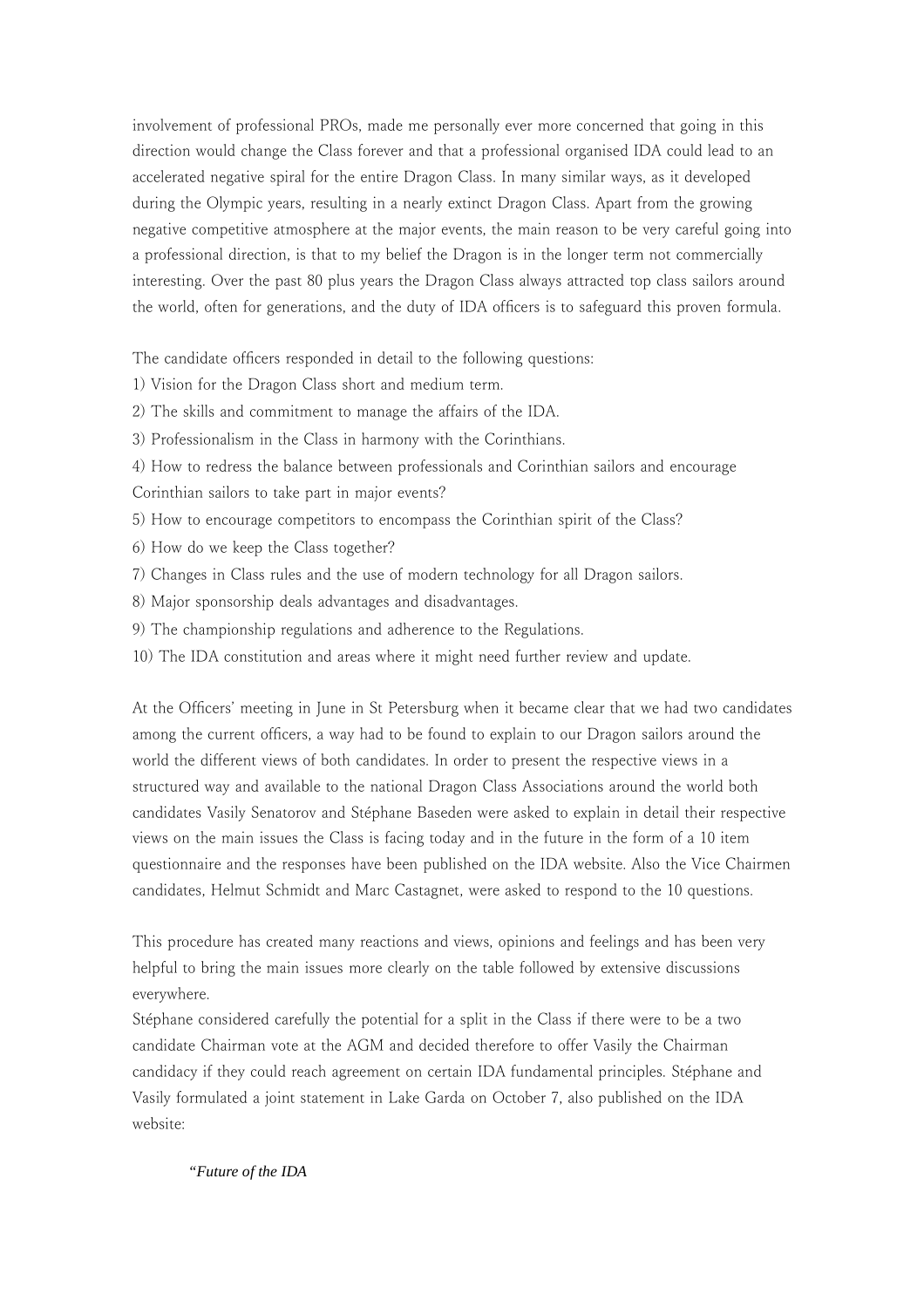*As you are aware, a new Chairman for the IDA will be elected at this year's AGM. Up to this stage, we were both standing as candidates for this forthcoming election and have communicated our respective visions for the Dragon Class. Recently, we exchanged on the differences between our programs and we were able to reach a consensus on the fundamental issues. Subject to the following fundamental principles strictly being adhered to for the future of the IDA and in order to preserve the unity of our Class, Stéphane Baseden withdraws his candidacy to become Chairman at this year's election, proposes to remain Vice-Chairman and supports Vasily Senatorov to become the next IDA Chairman.* 

*Within the framework of the IDA Constitution the following principles are agreed:*

#### *1. IDA Governance*

*All IDA officers with voting rights and the Technical Committee Chairman will be Corinthians (ISAF definition), that is, they will not have any direct nor indirect commercial interest in the Dragon Class.* 

*2. Regatta Organisation* 

*The management of Grade I regattas and IDA championships will continue to be organised by carefully selected clubs by the IDA, which comply with the IDA Race Management guidelines with the active support and supervision of the lDA. The ultimate responsibility and the ownership of these events will remain with the relevant Organising Authority (the selected club) as it has been traditionally in the Class.* 

*3. Sponsors* 

*Sponsors are welcome to contribute to the Class and the IDA will be proactive in recruiting sponsors to support the IDA and Organising Authorities of major events. However, the IDA will not engage in any sponsorship agreements that would create a dependency and conditions that interfere with Regatta management and the calendar of fixtures.* 

#### *4. Communication*

*Communication within the Class needs to improve in order to capture more Dragon owners' expectations, to develop the image of the Class, to recruit new sailors, to exchange experiences, to sustain high standards and the quality of event organisation and to cultivate the comrade spirit of the* 

*Class. Beyond the existing formal AGM and the Owners' meeting at the Gold Cup, any new IDA communication forum (e.g. sailors/owners committee) will be decided through the AGM, and will be* 

*organised and managed through the existing IDA structure of national Associations, represented by their elected secretaries or chairmen, or their chosen delegates.* 

*5. Professional Helmsmen at IDA championships* 

*In order to avoid division within the Class and to continue to attract top sailors, the IDA will continue* 

*to support the principle that Professional (ISAF definition) helms can compete in all Grade 1 and IDA* 

*championships, including World and European championships."*

This statement has taken away the concern of many sailors that the professional ethos will take over. Is it watertight some may argue? We all, national Dragon Associations, here at the AGM share the responsibility to continue to build on a prosperous Dragon Class.

The IDA, set up in 1962 after the 1960 Olympics, discusses these professional and Corinthian developments through a continued dialogue with all involved, carefully ensuring that the Dragon remains available to a broad range of sailors in many countries which implies Corinthian Class rules and regatta regulations. This has been supported over the years by non-professional, Corinthian-spirit honorary officers around the world who maintain high quality decisions in combination with a careful evolutionary progress. Changes to the IDA constitution and Class rules can only be made by proposals to the AGM and have to be adopted by a two-thirds majority. I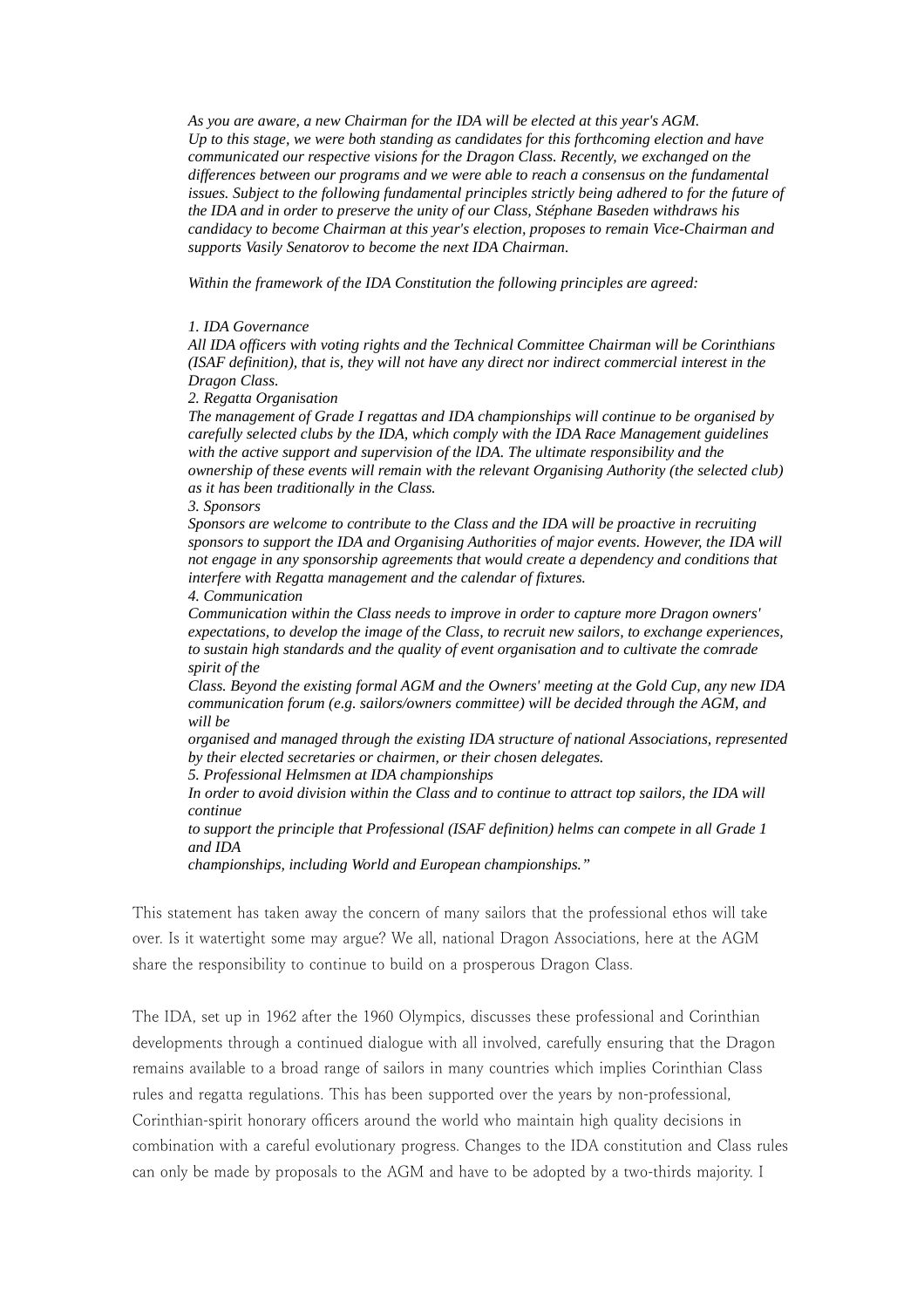have presented a resolution to change and clarify article 8.2 and 8.7 aiming to restrict the years in office for officers and to maintain the financial independence of officers.

The Technical Committee, consisting of Philip Dohse, Chairman, Gunter Ahlers, Chief Measurer, Graham Bailey, Andrew Johnson, Yves Leglise, and Axel Waltersdorph, also perform their activities in accordance with the Corinthian principles which are the cornerstone of 86 years of maintaining Class rules and progress in new/adopted rules in the true one design spirit. For continuity the Class has decided to maintain a Secretary under a financial arrangement, however, also a person from within the Dragon Class.

It is therefore the duty of everyone involved in the IDA to maintain the Corinthian values which are the basis for continued long-term success.

The IDA remains financially sound, although we have recorded a deficit in the past two years. Kasper Harsberg will report in detail on the accounts 2015 and budget 2016 separately.

## MAJOR EVENTS 2015

The 2015 World Championship was held in La Rochelle, France, early June with 84 entries. An overall great success and the World Champion 2015 is Evgeniy Braslavets, and the Corinthian winner and winner of the Masters Trophy is William Packer.

The 2015 Europeans was in Båstad in early August, with 55 entries. The European Champion is Evgeniy Braslavets and the Corinthian winner is Joakim Persson.

The Gold Cup 2015 was held in August in Kühlungsborn, Germany with 66 entries. This year's Gold Cup winner is Lawrie Smith and the Corinthian cup winner Philip Dohse.

The Grade 1 events have been held with an average number of entries in Kühlungsborn, Cascais, Cannes and Douarnenez. Also the Prince Philip Cup in Australia was held as a Grade 1 event.

The International Ranking List continues to be maintained and the top ten places are: 1) Evgeniy Braslavets, 2) Dmitry Samokhin, 3) Hendrik Witzmann, 4) Markus Wieser, 5) Anatoly Loginov, 6) Lars Hendriksen, 7) Lawrie Smith, 8) Stephan Link, 9) Michael Zankel, 10) Hugo Stenbeck.

### EVENT PREPARATION AND SUPPORT

A task of the IDA Secretary, jointly with the Officers, is to support the preparation of our major events. As explained in detail at the 2012 and 2013 AGMs, the Officers decided to establish an IDA Sailing Coordinator position to assist the Secretary and the Officers in preparing for major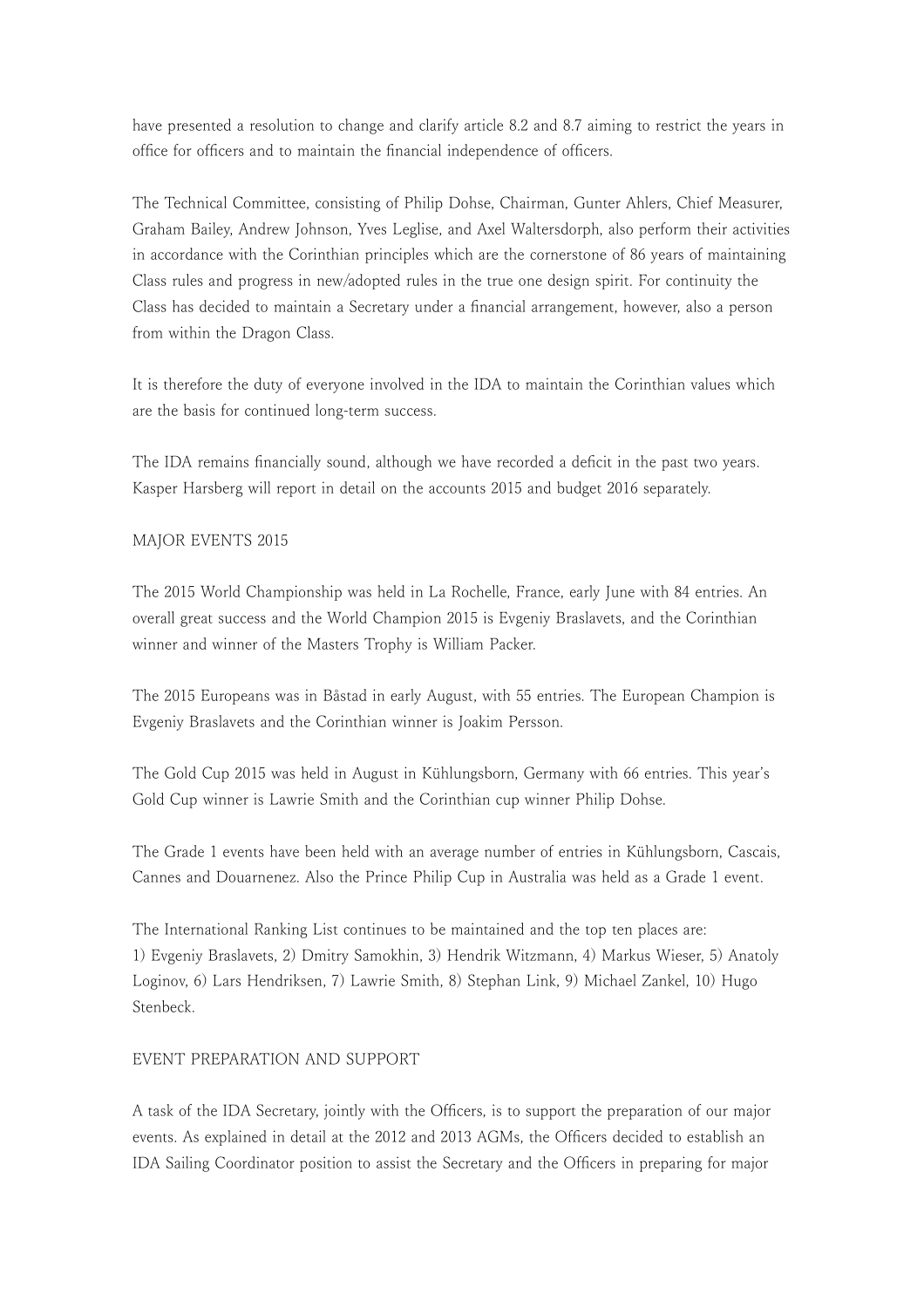and certain graded events.

We described this role as follows:

*"The main purpose of this new role was to provide input and expertise to the IDA regarding events and agreed promotional activities. Undertake specific projects as outlined by the IDA Officers and Secretary and this role reports to the Secretary. A clear challenge will be to maintain the overall cost in balance with the aid of sponsors resulting in entry fees within the IDA regatta regulations defined range".*

The IDA support was provided at this year's Worlds, Europeans, Gold Cup, and German Grand Prix. If the meeting decides that the IDA should continue to financially support event preparation through a sailing coordinator role the IDA must insist on a matching contribution in advance from every major event organiser.

Since Tim Pearson has taken over the position of IDA Secretary the IDA involvement in the major events preparation has intensified, maintaining the principle whereby the overall responsibility lies with the event organiser. The current sailing coordinator Martin Payne has contributed both in the preparation but especially in communication between the sailors and the RC during the event. The promotion of the Class through Martin's blogs on our website, in the Yearbook and other social media is welcomed by many. We thank Martin Payne especially for his contribution at all major events, graded and many local events.

## TECHNICAL COMMITTEE

Dr Philip Dohse and Chief Measurer Gunter Ahlers have provided sound continuity and observation of the Class rules. Careful investigation of certain suggested changes have been made and Philip will report in detail.

# **OFFICERS**

Philip Dohse has decided to step down as Chairman Technical Committee after six years. We thank Philip for his many contributions. The Chairman elect Vasily Senatorov is proposed by the Russian and Finnish Dragon Association. Marc Castagnet and Dr. Helmut Schmidt are proposed as Vice Chairmen.

According to the IDA Constitution the IDA officers consist of five Dragon sailors - one Chairman and three Vice Chairmen of which one Vice Chairman should be from a different continent, plus an Honorary Treasurer. Marc Castagnet representing Hong Kong should, according to the Constitution, be elected first as our Officer from a different continent to fill the Vice Chairman vacancy.

The Officers, however, will propose to the meeting to elect Helmut Schmidt as Vice Chairman in the first instance. In addition, the officers will propose Marc Castagnet to be nominated Honorary Vice Chairman for a period of one year (with no voting rights) with the intention to elect Marc as Vice Chairman at the AGM in 2017 upon retirement of José Matoso.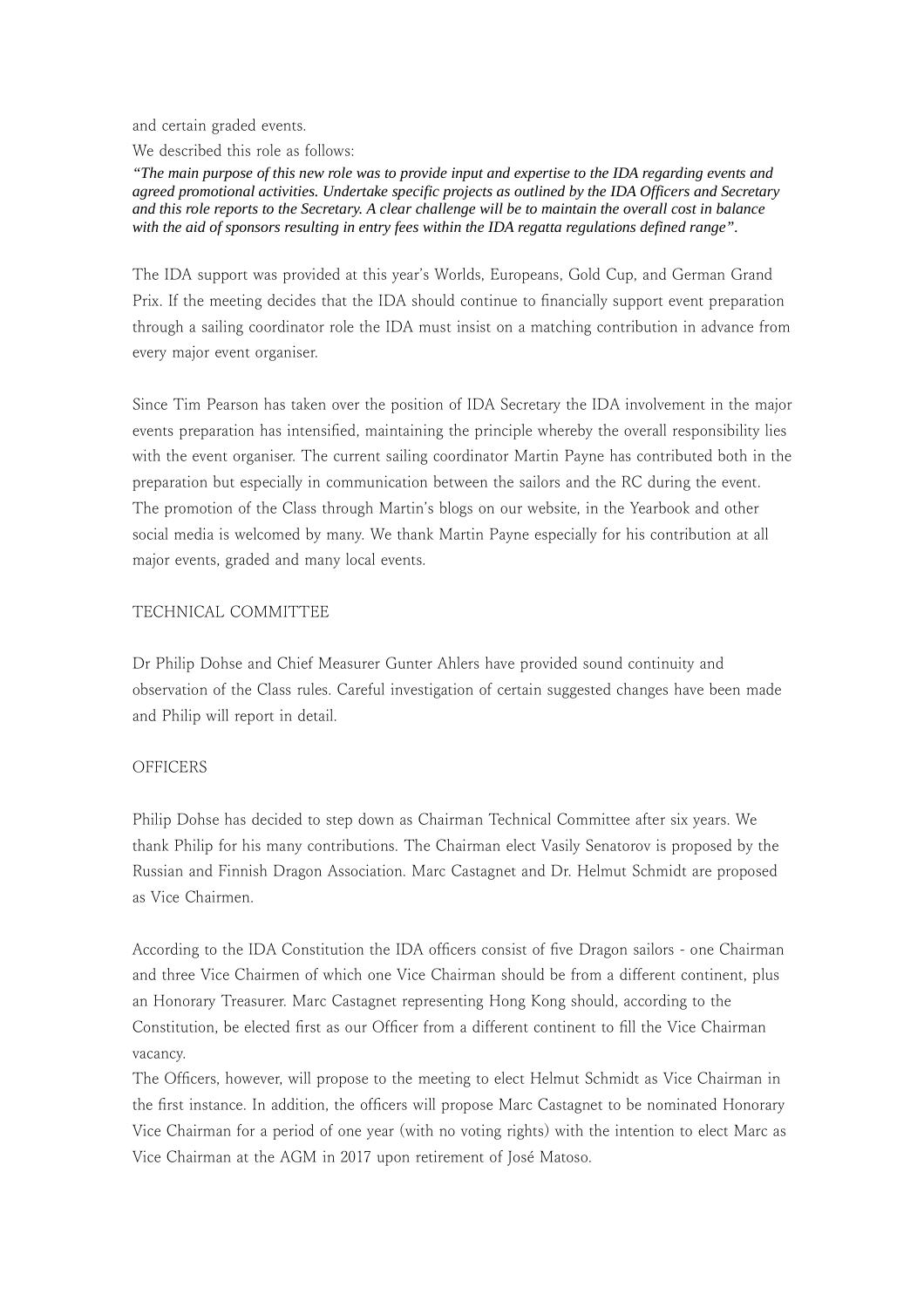*Richard Blickman Chairman October 2015*

### **Treasurer's Report and Budget 2016**

#### OVERVIEW

Economic conditions throughout Europe in 2014/2015 remained flat with little growth across the EU, and the Class is not immune from these effects. Nevertheless the World Championship in La Rochelle was very well attended and the Europeans in Sweden and the Gold Cup in Germany had decent numbers of entries even though the majority of these were local boats or from neighbouring countries. Many sailors have suggested that the lower numbers were due to the Europeans and the Gold Cup being held only a few weeks apart, and with the Worlds in France in June people had to be selective. A general tendency is that people are travelling less. However, the winter circuit in Cascais and regattas in the southern part of France see continuing positive attendances.

The turnout at Grade 1 and Grade 2 regattas around the globe is still strong and individual National Associations continue to bid to hold our major events and the outlook for the class remains positive.

As agreed at last year's AGM the Sailing Coordinator was engaged for one more year. The active sailors at the Owners' meeting in Kühlungsborn pointed out the importance and improvement this Coordinator has given to the class. The major points are the top quality of the courses and fair starting procedures, and the increased level of race organisation on and off the water.

The 2015 receipts and payments account shows a decrease in our reserves of £7,328 which is due to lower sales of sail labels than budgeted and higher costs than budgeted for Secretary's travel costs and remuneration of the secretary function where we have had a few months overlap. The higher travel costs to introduce the Secretary and extra remuneration cost equals £7,000 and will not occur next year.

The Association continues to benefit from subsidies from the officers in terms of travel costs and administrative support.

### RECEIPTS

Income was broadly in line with last year but came in £2,000 below budget. The main reason for this is that the income from sail labels is £4,700 below the budgeted figure, despite the fact that last year was a World Championship year and we had three major championships. The Officers have proposed raising the sail label fee in the new financial year from £35 to £45.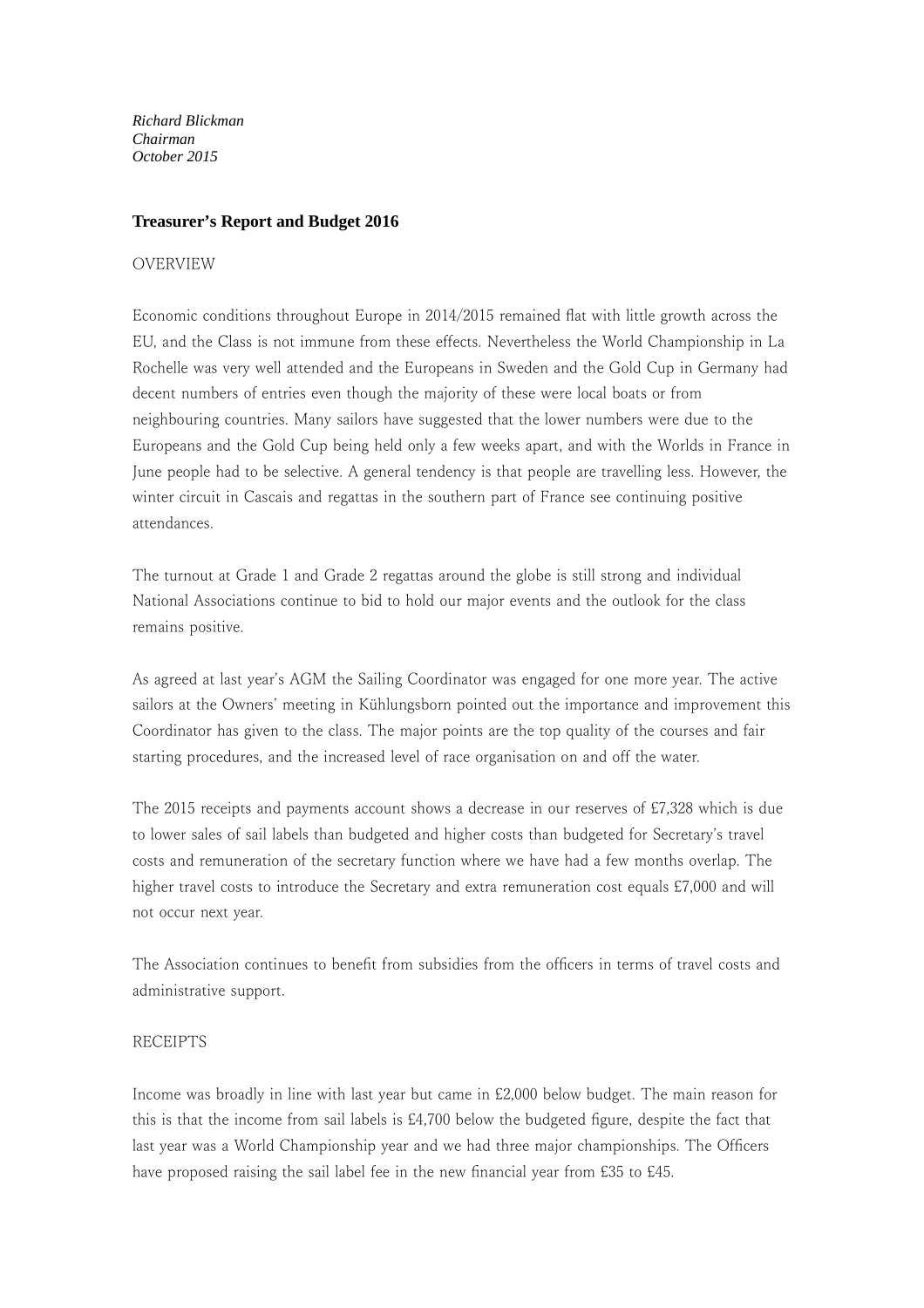Subscription income was £1,000 higher than budget and last year mainly due to the fact that our Secretary was successful in recovering arrears from a number of fleets. Subscription levels have not been increased for many years. The Officers have proposed raising the minimum fleet subscription fee from £175 to £200 for fleets of up to 15 boats, and increasing the subscription fee from £11 to £14 per boat for fleets of 16 or more boats.

Building fees are in line with 2014 despite a historic low number of issued Building Plaques. There is a timing difference between when cash for the plaques is received from ISAF and when the plaques are issued, which tends to distort the true picture. However, overall only 13 plaques were issued within the last financial year. The number of plaques issued in 2012 was 31. In 2013, 18 and in 2014 it was 22. This trend is a major concern for the class.

Mast label income represents a very small part of total income and was in line with budget.

The outlook for our income for 2016 is challenging. Therefore the Officers have decided to levy the IDA event royalty fee, allowed for in the rules, for the major championship events - Gold Cup, Worlds, and Europeans – as well as the Grade 1 events in order to balance our accounts. This initiative is listed in the budget for 2016 and the proposed fee will be £1,000 for Grade 1 events, £2,000 for the European Championship and £3,000 for the Gold Cup and World Championship.

### PAYMENTS

Expenditure exceeded receipts by £7,300 and the excess of payments over receipts was £9,000 more than budgeted. This was mainly caused by the higher costs than anticipated for the Yearbook and cost of the Secretary's travel and some necessary overlap in remuneration of the Secretaries arising from the changeover, and the gradual phasing out of the Assistant Secretary role. This increased travel was at the Officers' request and was viewed as a necessary introduction and familiarisation for the new Secretary.

The Technical Committee was active during the year conducting reviews of potential rule changes regarding mast steps, electronic devices etc. and was present at all major championships. Some small expense is associated with this necessary function.

Investment in the website continued and the quality of the content continues to improve with blogs and videos from major events. The Dragon Website is one of the best around. The professional Webmaster develops and runs the site and ensures the quality is maintained.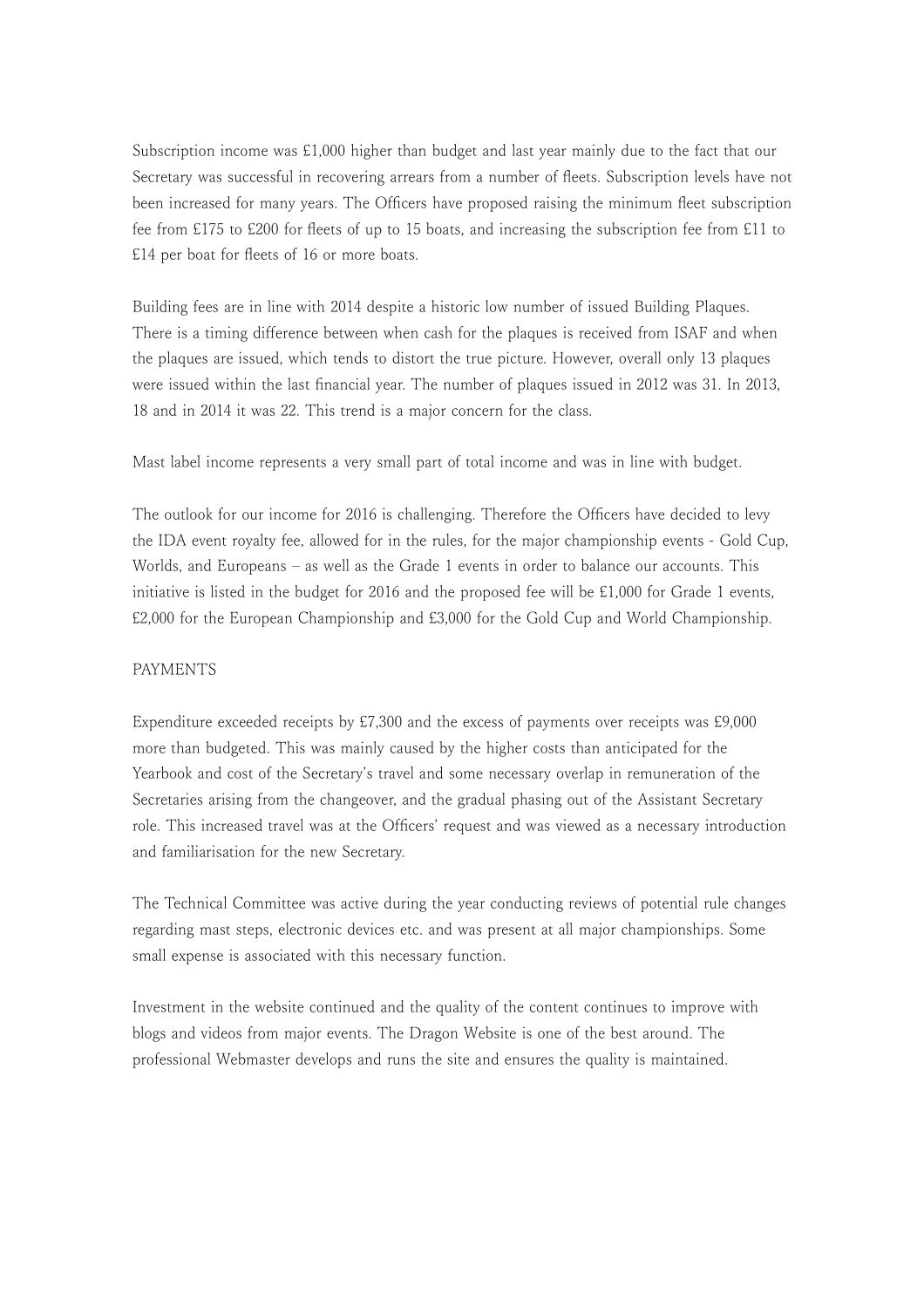We will continue to invest in Sailing coordination and communication so we can secure the high level of our major events from the planning stage throughout the events and maintain the blogs and video reports on our website etc.

## CONCLUSION

Despite the loss for 2015 we continue to maintain a strong cash reserve. It is vital that we preserve a balance of this order to deal with temporary fluctuations in income and to cover any unexpected issues that might threaten the strength of the class. This prudent approach to the management of the IDA's financial affairs has allowed us to maintain the level of quality with no curtailment of service to members.

With the last two years losses in mind we will do our upmost to look into cost savings without compromising the service provided to the sailors.

We continued to develop the key communication resource - the Website - which is kept fully up to date with news and class developments. We will urge the regatta organisers to become even better at posting their daily results on our website and encourage the sailors at national events to send reports to be uploaded.

We need to consider ways to promote the class more widely through all our communication channels. Maintaining and growing the strength of the class, particularly at country level is the key to ensuring that we hold on to our strong financial base.

The key challenge for the IDA and National Organisations continues to be to encourage growth at country level as the International and travelling fleet is well catered for by a rota of events at a range of interesting venues.

*Kasper Harsberg Honorary Treasurer October 2015*

### DISCUSSION

The meeting discussed the Treasurer's Report and the Budget for 2016 and there was concern expressed that implementing too many sudden increases might send the wrong message. The funding of the Sailing Coordinator role was also discussed and it was emphasized that they should report not just about the top few sailors but the whole fleet.

Under the heading of funding there was a discussion about attracting sponsorship to the class, as opposed to events. The meeting noted that because of the current corporate & legal status of the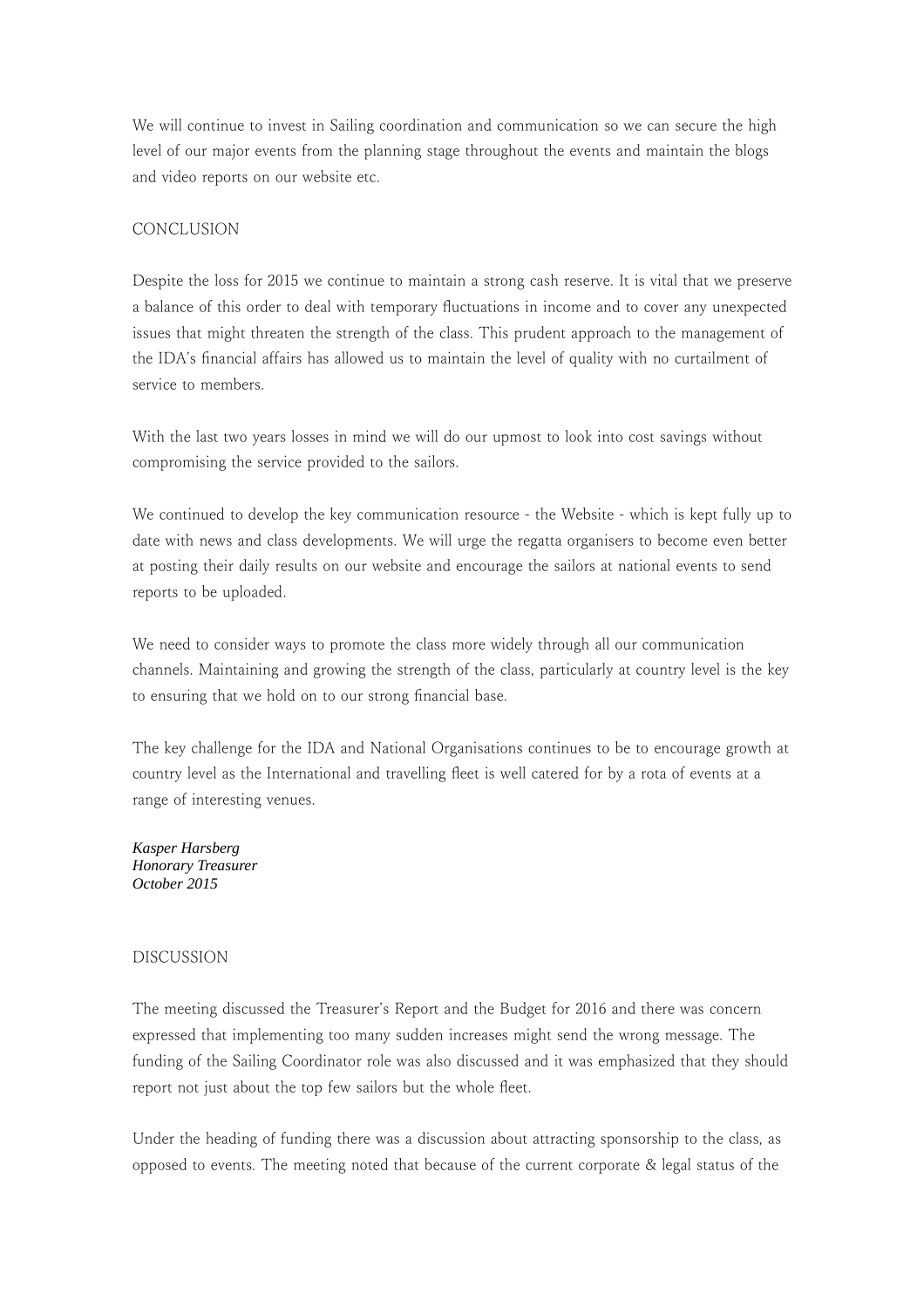IDA and its registration in the UK, there are fiscal constraints on its revenue which may affect its tax and other liabilities. It was agreed that this should be investigated and expert independent advice sought as necessary.

The Officers agreed to amend the Budget 2016 as follows:

- Sail labels to increase by £5 from £35 to £40 per label
- Country Subscriptions to remain at current levels but the Officers gave notice that, at the AGM in October 2016, they will propose an increase for the 2017 season from £175 to £225 for fleets of up to 15 boats, and from £11 to £15 per boat for fleets of 16 or more boats
- Event royalties as proposed namely £1,000 for Grade 1 events, £2,000 for the European Championship and £3,000 for the Gold Cup and World Championship will be implemented as proposed except that any event that has already issued its NOR on 24 October 2015 will be excused (Prince Philip Cup Australia 2016)
- The Sailing Coordination budget will be divided into £6,000 for regatta management and £3,000 for communications activities

With these amendments the Accounts were proposed by Andrew Craig, seconded by Rob Campbell and passed by the meeting unanimously, and the revised Budget 2016 was proposed by Helmut Schmidt, seconded by Philip Dohse and passed by the meeting unanimously.

### **Technical Committee Report**

Philip Dohse, Chairman of the Technical Committee, reported that there had been no major technical issues in the past year.

The following points were discussed:

1. Delegates were reminded that Class Rule 6.103, requiring the mast movement at deck level to be being blocked off, shall apply to all Dragons from 1st of March 2016. The wording is:

*'Mast movement at Deck level – the proposal of the Technical Committee is to restrict the mast movement at deck level by using chocks or screws to limit fore and aft movement as there are concerns that some sailors may not be adhering the present rule of fore and aft mast movement. The Technical Committee is clear that boats who don't have chocks in place as required will be disqualified. Existing boats will have until March 2016 to make the necessary changes while new boats have to comply from March 2015.'*

2. Gunter Ahlers, Chief Measurer, noted that the Technical Committee would shortly publish the definition of ʻa fitting' on a Dragon to provide clarification.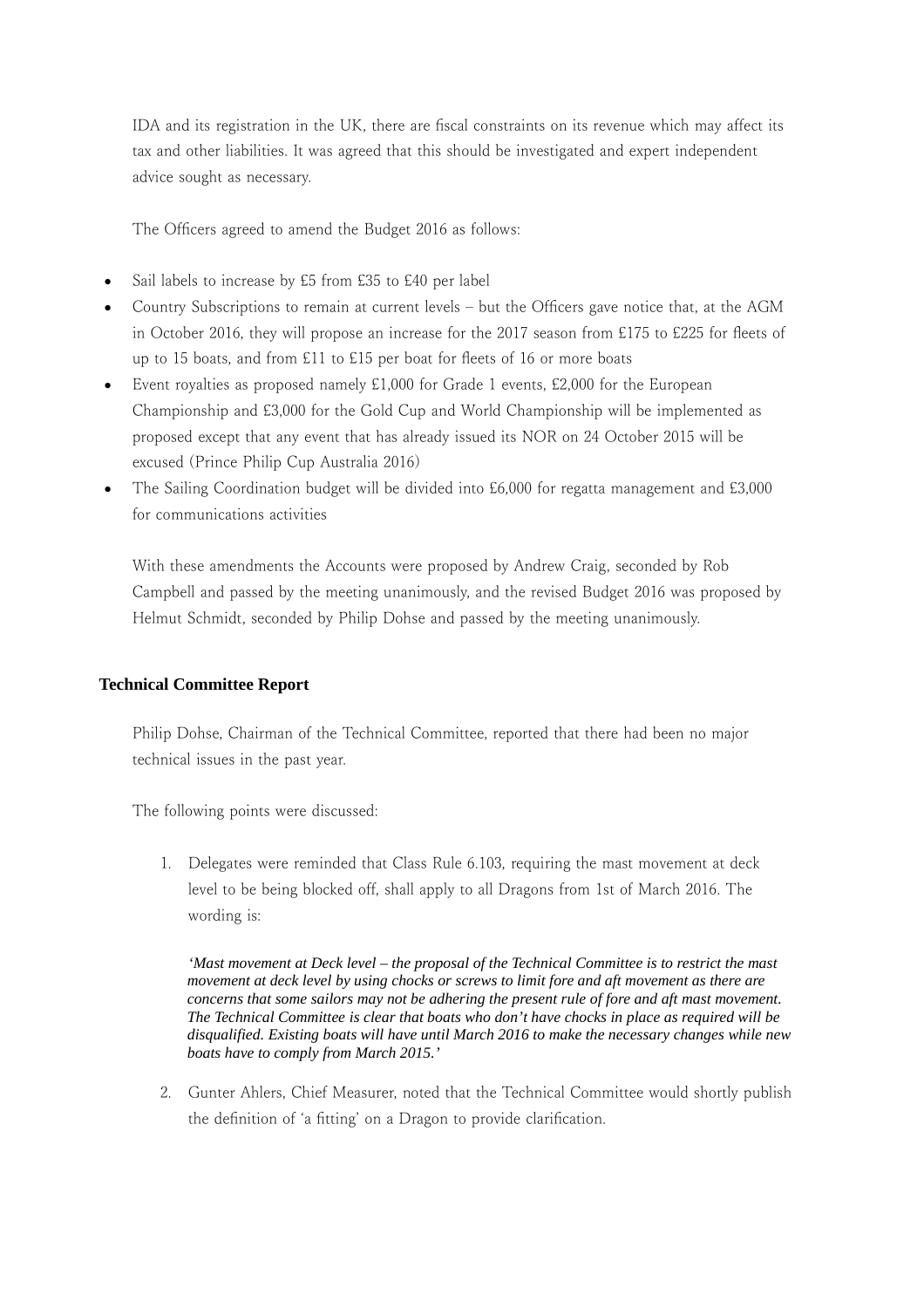3. The complexity and cost of building a Dragon and the related costs of entry to the class were discussed at length. It was noted that it takes longer to build a Dragon than a Bavaria 40. Notwithstanding the age profile of the Dragon class, and the kind of sailor it attracts, there was a strong view that we should do more to expand our share in the very competitive small keelboat segment of sailboat racing. The Officers agreed to set up a Sub Committee to review the cost (and location) of building and would ask the existing builders for their views. Poul-Ricard Hoj-Jensen agreed to provide a proposal to IDA Officers for the Sub Committee to review building costs.

## **Class Rule Changes**

All the Rule Changes attached in Appendix 1 were approved unanimously at the meeting with no amendments and will be submitted to ISAF for approval. These proposals are in the main intended to tidy up rule wordings where ambiguities may exist.

Rule change 3.23 is designed to prohibit the cockpit coamings from being any further inclined outboard of the side deck than they are at present on the ʻhammerhead shark' Dragons (see Appendix 1).

CR 6.112 concerning mast weight has been amended to allow for the now common practice of using rope backstays and runners (see Appendix 1).

The proposal to increase the total maximum crew weight to 295kgs (CR 13.30) was rejected.

The proposal to amend CR 11.11 concerning electronic devices provoked much discussion but was eventually withdrawn as the current rule already bans these devices. Nevertheless, many felt that this is a very difficult rule to police and the Technical Committee undertook to provide a proposal to Officers about how to handle the GPS issue in future.

The IDA will provide a recommendation to event Juries about how to cope with violation of the rule (11.11, and 12.20). It is the intention of the IDA to ensure that all sailors, regatta organisers and juries are reminded of their serious responsibilities under this rule.

### **Constitution Rule Changes**

a) The proposal to change Constitution Rule 8.2 so as (a) to reduce the total maximum term that may be served in both Vice-Chairman and Chairman positions from 8 to 6 years and (b) to restrict the Treasurer to an absolute maximum term of four years was not passed as the minimum two thirds majority was not reached (15/33 against).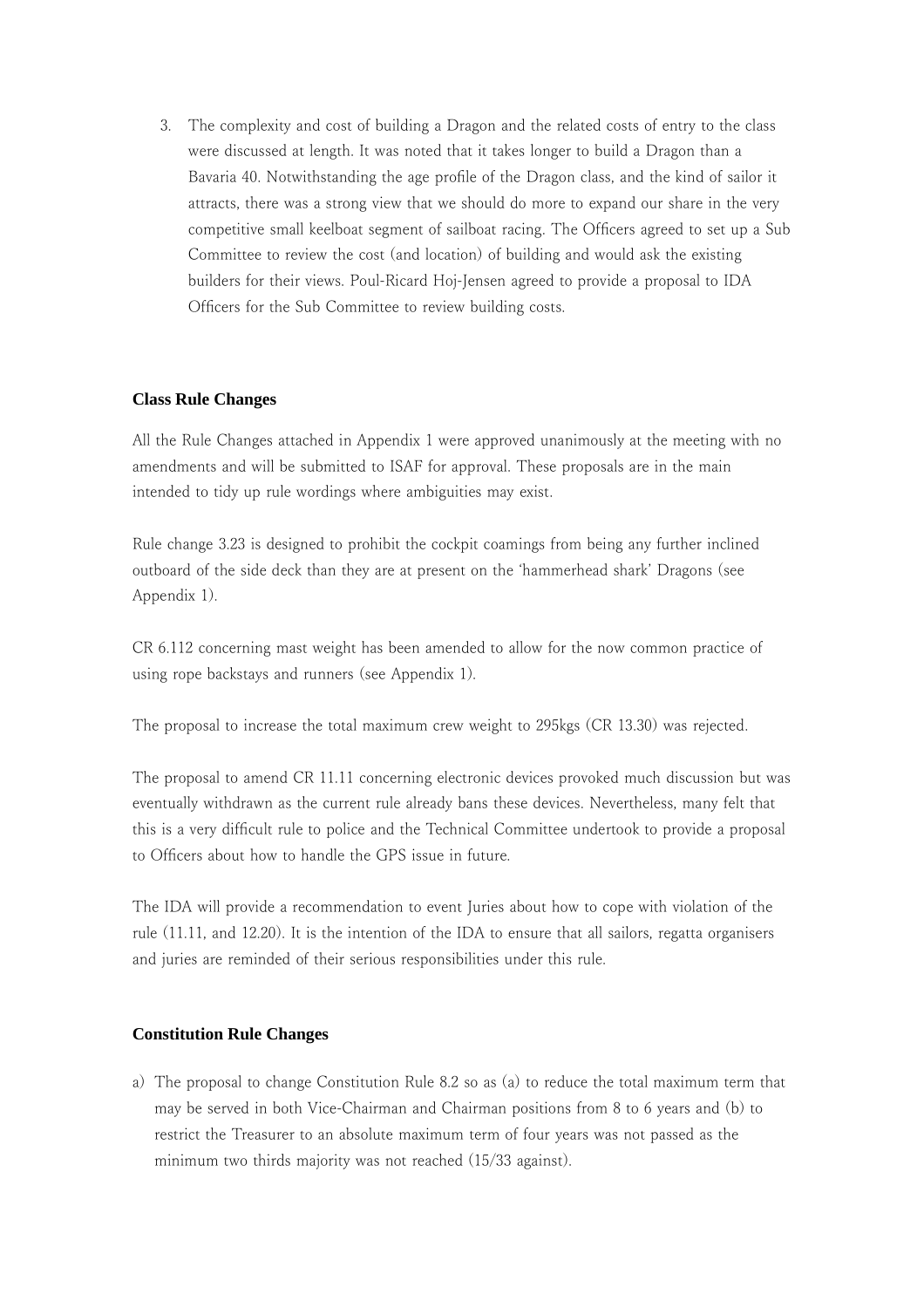- b) The proposal to change Constitution Rule 8.7 to provide a more explicit wording to ban professional sailors from being elected as Officers of the IDA in the future was passed unanimously. It was agreed the rule change could not be retroactive. The wording of the new rule 8.7 is provided in Appendix 2.
- c) The proposal to set up an IDA Sailors' Committee was withdrawn.

### **Championship Regulations Changes**

- a) It was agreed to amend the Championship Regulations to tighten up the control of Coach or Support boats. It was also agreed to change the regulation guideline with regard to race length. The wording agreed and passed by the meeting for these two changes is in Appendix 3.
- b) The proposal to allow only Corinthian helms in Worlds, Europeans or Gold Cups was withdrawn.
- c) The proposal to give the Race Officer discretion to instruct the competitors to use a jib instead of a genoa was withdrawn.

#### **Championship Rules Changes**

a) The proposal to amend the **World** Championship Rule 23 to permit more than 8 races was rejected.

The proposal to amend the **European** Championship Rule 23 so that the permitted number of races is increased from 7 to 10 was passed for a period of one year. It will be reviewed at the 2016 AGM.

The new wording is:

*'The Championship shall take place over 5 days and comprise up to 10 races. There will be no more than 2 races per day. If 5 or more races are completed there will be one discard. There will be no discard if only 4 races are completed. If fewer than four races can be sailed the trophy shall not be awarded. A spare day cannot be scheduled for the last day of the series.'*

Reasons for this change: To allow more flexibility in the number of races that can be scheduled in a 5-day championship when conditions allow and are favourable. Feedback from a large number of crew at the 2015 World Championship was that they found the races too long (2.5 to 3 hours) and would have preferred more but somewhat 'shorter' races (2.0 to 2.25 hours), whilst keeping the maximum number of races per day to 2. The current rules fix a maximum of 7 (for the Europeans) which is an unnecessary limitation given the compulsory number of sailing days.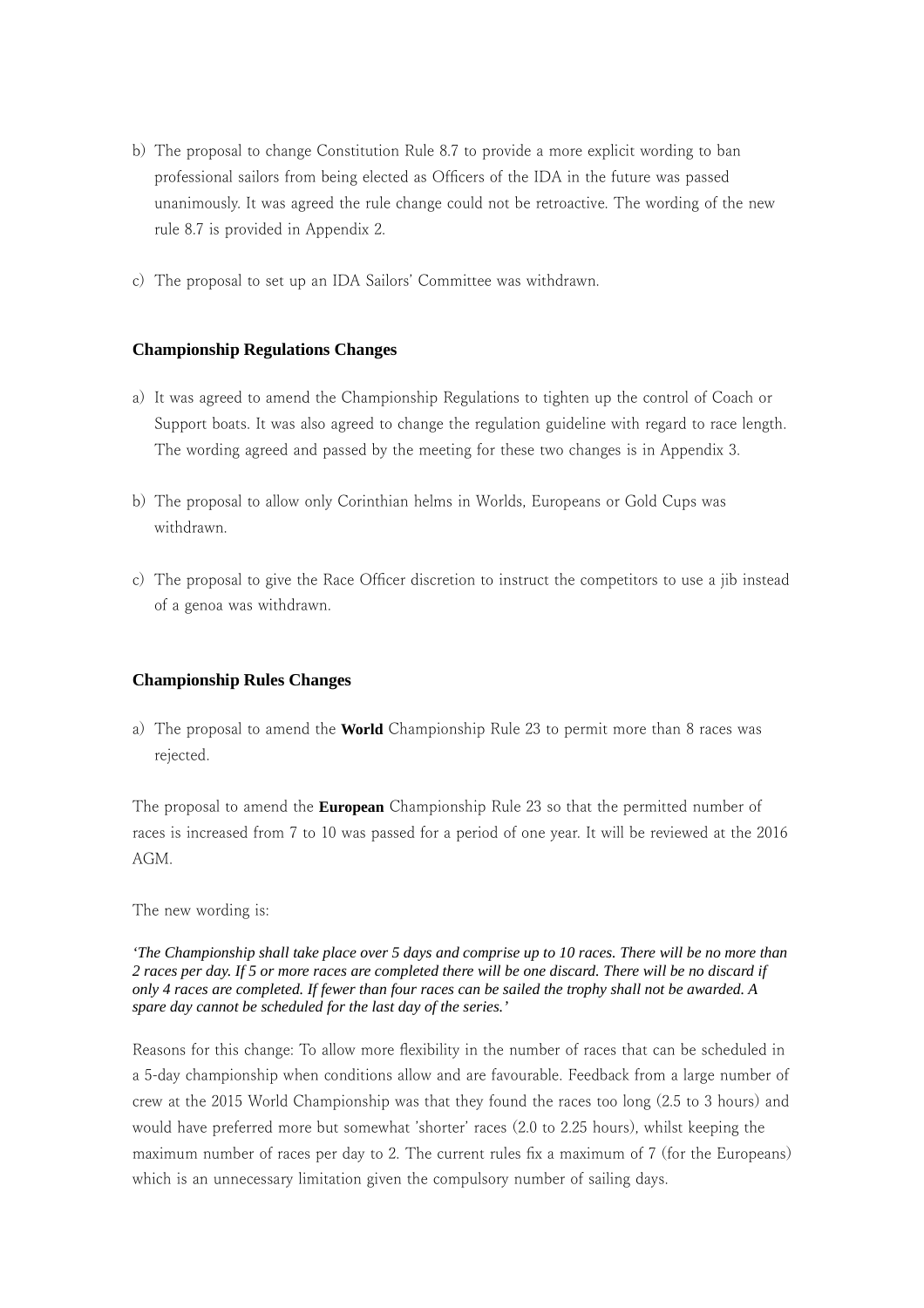- b) The proposal to request the Clyde Yacht Clubs' Association to amend the Gold Cup Rules to permit only Corinthians to be awarded the trophy was rejected.
- c) The proposal to re-introduce the old ISAF rule regarding ownership of a competing boat to prevent team racing was discussed. The IDA Officers agree with the spirit of this proposal but no vote or decision was taken. Vasily Senatorov will attend the next ISAF agm to ascertain what the current thinking is after which the Officers will discuss it and report at the next IDA AGM.
- d) The Deed of Gift for the World Championship Masters Trophy was approved and the attendance thanked the Wiltons for their most generous donation (by acclamation).

| <b>Year</b> | <b>World Championship</b>  | <b>European Championship</b>       | <b>Gold Cup</b>                |
|-------------|----------------------------|------------------------------------|--------------------------------|
| 2016        |                            | Russia gave an update on           | The Gold Cup is scheduled      |
|             |                            | arrangements for the Europeans in  | to take place in Hornbaek      |
|             |                            | St Petersburg $(15 - 22$ July)     | (25 August - 2 September).     |
|             |                            | including details of shipping      | However, it emerged that       |
|             |                            | options.                           | there is a disagreement over   |
|             |                            |                                    | the venue within the Danish    |
|             |                            |                                    | clubs and the Danish Dragon    |
|             |                            |                                    | Association. The Officers      |
|             |                            |                                    | have demanded a clear          |
|             |                            |                                    | update by 6 November 2015      |
|             |                            |                                    | from the Danish Association    |
|             |                            |                                    | showing that the               |
|             |                            |                                    | disagreement has been          |
|             |                            |                                    | resolved to all parties'       |
|             |                            |                                    | satisfaction and the dates     |
|             |                            |                                    | confirmed. If agreement        |
|             |                            |                                    | cannot be reached St Tropez    |
|             |                            |                                    | has confirmed that it is ready |
|             |                            |                                    | to take on the event. Any      |
|             |                            |                                    | change from Hornbaek will      |
|             |                            |                                    | have to be ratified by the     |
|             |                            |                                    | <b>CYCA</b>                    |
| 2017        | Portugal gave an update    | Switzerland gave an update on the  | France gave a brief            |
|             | on plans for the Worlds in | Europeans in Lake Thun $(14 - 19)$ | presentation on the venue for  |
|             | 2017 $(9 - 17)$ June). The | August 2017) and will make a       | the Gold Cup in 2017 (St       |
|             | French DA expressed        | detailed presentation next year    | Tropez $12 - 20$ October)      |
|             | some concern over the      |                                    |                                |
|             | number of races planned    |                                    |                                |

## **Championship Rota**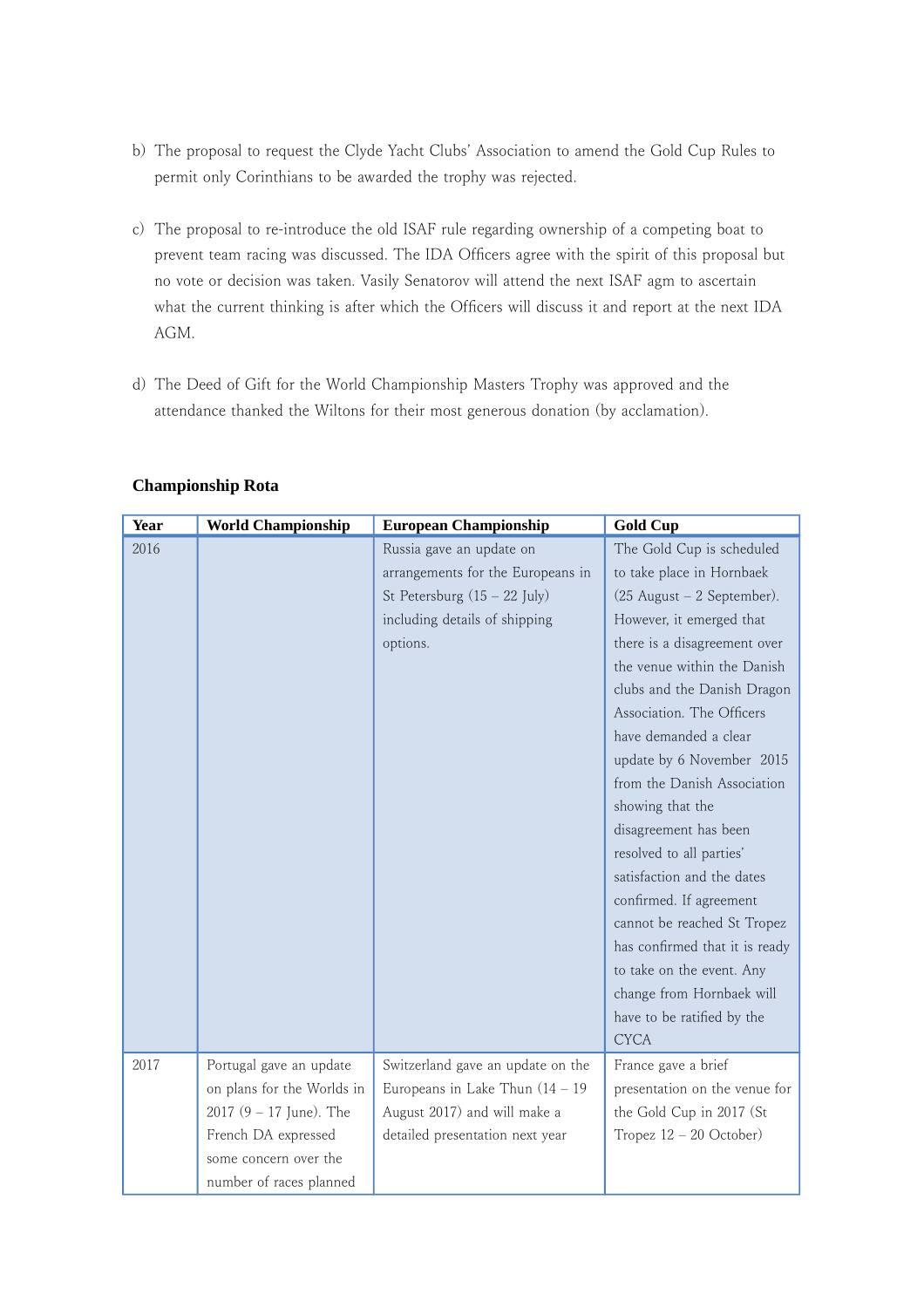|                                                                                                                                                | in Cascais in the run up                  |                                     |                                            |  |
|------------------------------------------------------------------------------------------------------------------------------------------------|-------------------------------------------|-------------------------------------|--------------------------------------------|--|
|                                                                                                                                                | to the Worlds as this                     |                                     |                                            |  |
|                                                                                                                                                | would clash with                          |                                     |                                            |  |
|                                                                                                                                                | Douarnenez and might                      |                                     |                                            |  |
|                                                                                                                                                | affect attendances                        |                                     |                                            |  |
| 2018                                                                                                                                           |                                           | Hungary presented details for the   | Finland gave a short                       |  |
|                                                                                                                                                |                                           | Europeans on Lake Balaton in        | presentation on preparations               |  |
|                                                                                                                                                |                                           | 2018. A preference was suggested    | for the Gold Cup in Helsinki               |  |
|                                                                                                                                                |                                           | for early June rather than late May | in 2018 and focused on                     |  |
|                                                                                                                                                |                                           | in order to leave the biggest gap   | travel options                             |  |
|                                                                                                                                                |                                           | after Douarnenez                    |                                            |  |
| As the Championship Rules require venues to be ratified four years in advance the following venues were<br>voted on and confirmed unanimously: |                                           |                                     |                                            |  |
| 2019                                                                                                                                           | Worlds 2019 - Perth                       | Europeans 2019 - the Netherlands    | Gold Cup 2019 - Cannes                     |  |
|                                                                                                                                                |                                           |                                     |                                            |  |
|                                                                                                                                                | Australia, early January                  | to confirm by end of November       | (and this will incorporate the             |  |
|                                                                                                                                                | 2019 - Officers requested                 | 2015 that they will undertake this  | 90 <sup>th</sup> Anniversary celebrations) |  |
|                                                                                                                                                | some guidance on travel                   | regatta. If they cannot, San Remo,  |                                            |  |
|                                                                                                                                                | and shipping as soon as                   | Italy, will step in                 |                                            |  |
|                                                                                                                                                | this becomes available                    |                                     |                                            |  |
|                                                                                                                                                | Expressions of intent were confirmed for: |                                     |                                            |  |
| 2020                                                                                                                                           |                                           | Either San Remo or Austria          | Ireland confirmed its                      |  |
|                                                                                                                                                |                                           | (depending on whether San Remo      | commitment to hold this                    |  |
|                                                                                                                                                |                                           | hosts in 2019). NOTE: It was        | event                                      |  |
|                                                                                                                                                |                                           | agreed that the Europeans would     |                                            |  |
|                                                                                                                                                |                                           | revert to every alternate year with |                                            |  |
|                                                                                                                                                |                                           | the Worlds after 2020, so the next  |                                            |  |
|                                                                                                                                                |                                           | Europeans would be in 2022)         |                                            |  |
| 2021                                                                                                                                           | Germany                                   |                                     | Belgium                                    |  |
| 2022                                                                                                                                           |                                           | Austria                             | Majorca /or / UK                           |  |

# **Election of Officers**

Prior to the election of officers the outgoing Chairman invited a short discussion on the future direction of the IDA. Sail label sales are down, the number of new builds are down, and participation at the main regattas is down. Views were expressed by the Irish, Dutch and Antigua associations that the IDA had become inverted and focused only on the elite at the top, whereas it needed to focus more on the ʻgrass roots' of the class. Andrew Craig suggested that the IDA undertake an assessment of where the Class is, its culture, and social aspects as well as sailing and racing excellence, and present a plan for the future sustainability and development. Other members mentioned the importance of small fleets in the overall makeup of the class. All were agreed that we need to bring new people to the class.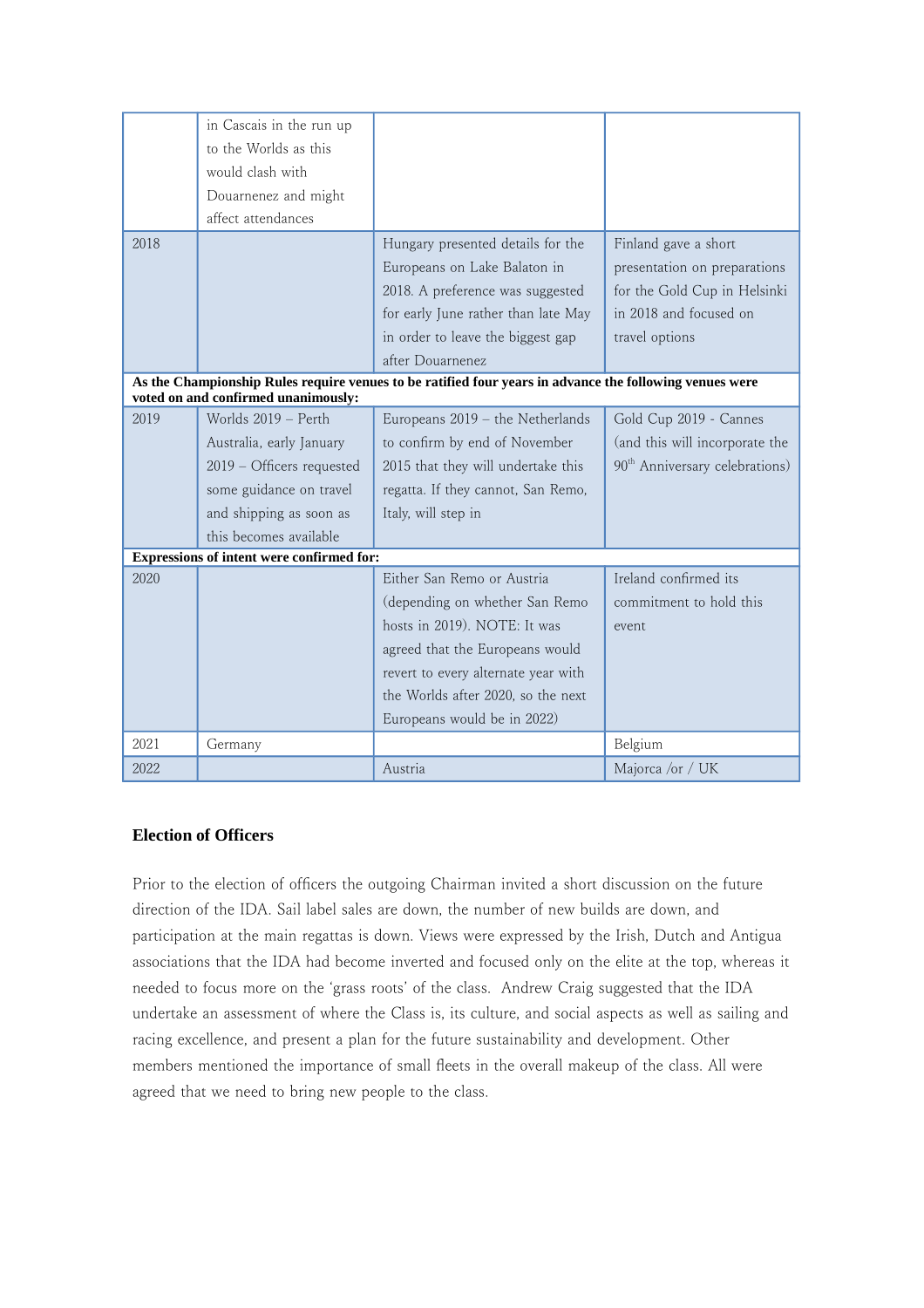Nevertheless many others felt that a very positive debate had been opened up and that the IDA should now listen, not just to the few elite sailors who made most noise, but also to the national associations, and they were urged to make their views known.

It was proposed that an eQuestionnaire be constructed and issued to all National secretaries to get their members' views.

**Vasily Senatorov** was proposed as Chairman for the next two years and elected unanimously. **Helmut Schmidt** was proposed as Vice Chairman for the next two years and elected unanimously. The Officers then proposed that **Marc Castagnet** should be made an Honorary Vice Chairman (without voting rights) for a period of one year, after which he would be put forward for election as Vice Chairman to replace José Matoso who would retire by rotation in 2016, and this was agreed unanimously.

The new Chairman, Vasily Senatorov, expressed his thanks and gratitude to the meeting for electing him. He agreed that the process had opened up new channels of communication and allowed the sailors to give vent to their feelings, and this could only be a positive thing. He acknowledged that the class faces challenges ahead and that all the Officers shared his concern for the future success of the class in a very competitive environment. He looked forward to this opportunity to make a significant contribution.

### **Role of Sailing Coordinator**

.

It was agreed that the budget would be confirmed as £6,000 for Regatta Coordination and £3,000 for Promotion & Communications. Vasily Senatorov requested that Martin Payne's 2015 report should be forwarded to all National Secretaries.

The meeting agreed that the Sailing Coordinator role should be more clearly defined, that the events where he was required should be confirmed in advance and remuneration agreed in advance. It was also agreed that the communication element (blogs, photos etc), which are of such huge value to the class, should include mention where possible, and where space permits, of sailors down the fleet not just the top positions, and it was requested that a link to all results be provided as a matter of course. The purpose of this is to give the blogs the widest possible readership. The Secretary and Treasurer were asked to put this structure in place.

There was further debate about how IDA Officers could get more involved in implementing the Regatta Regulations at events and it was generally agreed that it should be arranged to have at least one Officer at every major championship as the authorized official representative of the IDA.

#### **Any Other Business**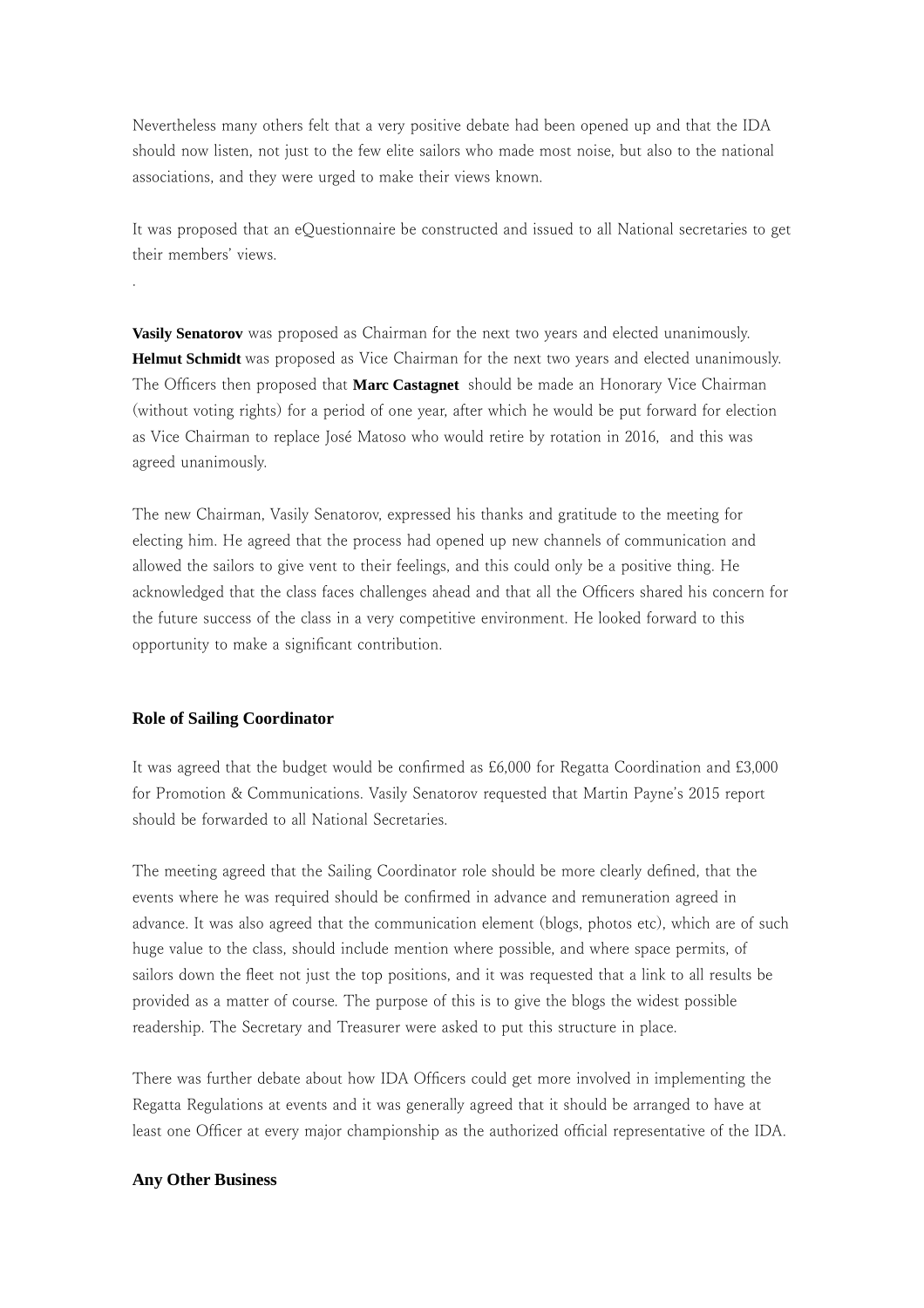Ron James said that the Corinthian Championship scheduled for Cowes next summer was in doubt as no sponsorship was available. This would be confirmed as soon as possible by the BDA.

### **Date and venue of next AGM**

The 2016 AGM will be held on Saturday 22 October in Cascais, Portugal.

There being no further business the meeting closed.

### **Appendix 1 2015 CLASS RULE CHANGES**

The International Dragon Class is submitting the following Class Rule changes

#### **A. Change of Class Rule 2.161**

1. The present wording of CR 2.161 is:

"The round (camber) of the top of the deck shall not exceed 9.5mm per 305mm of the width of the boat at that location (e.g. at station 6 where the yacht's beam is 1834mm the round shall not exceed 58mm)."

2. The following new wording of CR 2.161 was approved and has been submitted to ISAF:

*"The round (camber) of the top of the deck shall not exceed 9.5mm per 305mm of the width of the boat at that location (e.g. at station 6 where the yacht's beam is 1834mm the round shall not exceed 57.1 mm)."* 

3. Reasons:

The example contains a wrong calculation (9.5mm per 305mm) and should be only 57.1mm.

#### **B. Change of Class Rule 2.193**

1. The present wording of CR 2.193 is:

"The following shall be fitted:

- a) One manual bilge pump.
- b) A means of pumping the fwd. and aft watertight compartments clear of water and capable of being operated from the cockpit.
- c) One non-return valve draining in to the main bilge, to any watertight compartment nominated in the "Declaration of Buoyancy", except when it is filled with foam.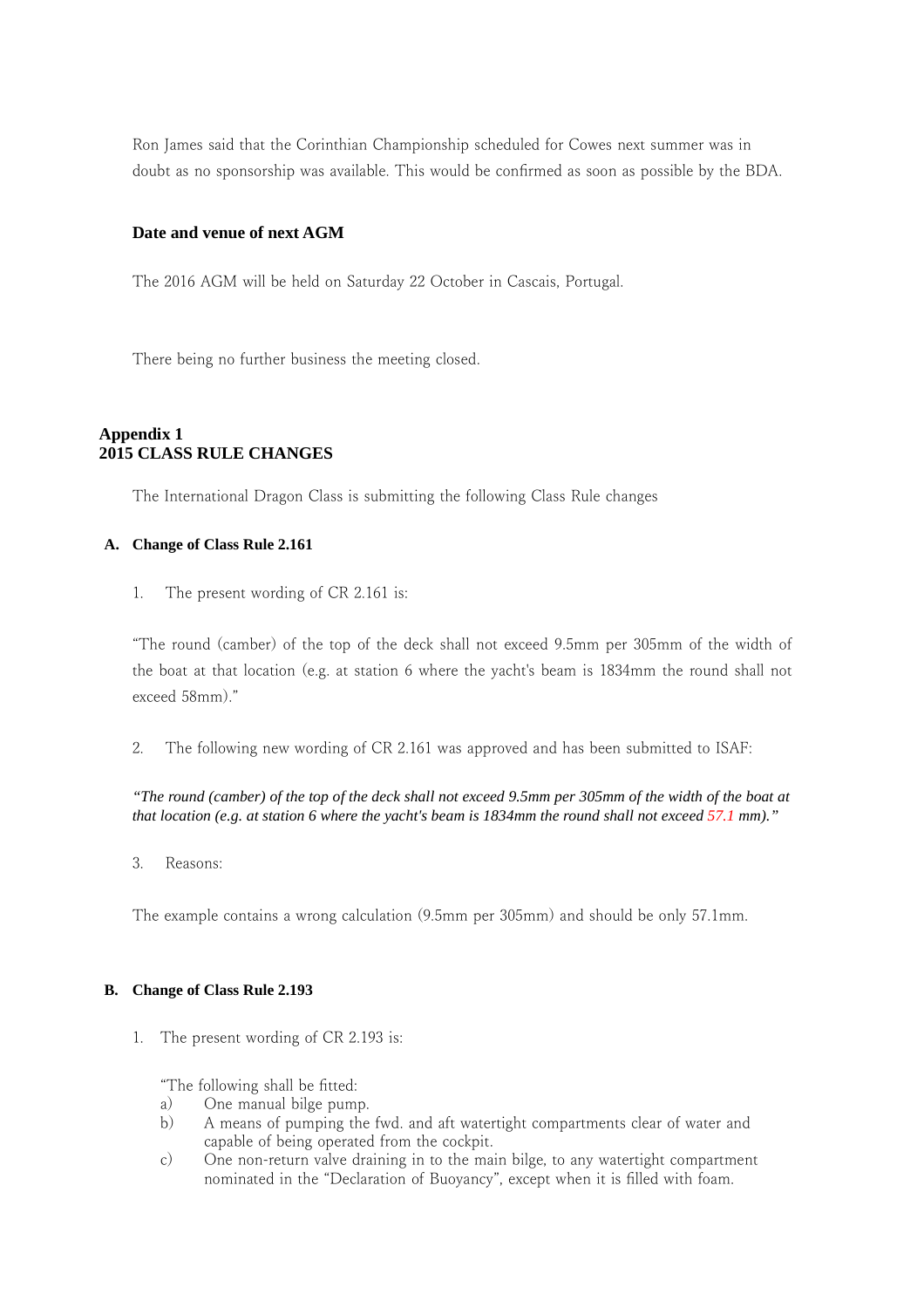- d) The following may be fitted: an electric bilge pump."
- 2. The following new wording of CR 2.193 was approved and has been submitted to ISAF:

*"The following shall be fitted:*

- *a) One manual bilge pump.*
- *b) One non-return valve draining into the main bilge, to any watertight compartment nominated in the "Declaration of Buoyancy", except when it is filled with foam.*
- *c) The following may be fitted: an electric bilge pump."*
- 3. Reasons:

Non-return valves are making the fwd. and aft pumps, which are adding to the weight, maintenance, complication and expense of the Dragon, obsolete and superfluous.

#### **C. Change of Class Rule 3.23**

1. The present wording of CR 3.23 is:

"The width of the side deck outside the cockpit shall not be less than 300mm."

2. The following amended wording of CR 3.23 was approved and has been submitted to ISAF:

*"The width of the side deck outside the cockpit shall not be less than 300mm. The unobstructed width of the deck measured from a vertical outside the cockpit coaming shall not be less than 190mm."* 

3. Reasons:

It has become the fashion to incline the cockpit coaming much more outboards, as it used to be in the past. Since the coaming has to fair in to the sides of the cabin this changes the appearance of the Dragon. However, the advantages are more comfortable sitting and hiking. The disadvantages are, that it obstructs the deck so that it becomes unsafe to walk on it, at least if those coamings are inclined outboards any further. All existing Dragons comply with this new rule, but the new rule will prohibit that the coamings will be inclined further outboard.

#### **D. Change of Class Rule 4.80**

1. The present wording of CR 4.80 is:

"The aft end of the keel shall have a hollow locating round the rudder. This hollow may be constructed by metal non flexible flaps not less than 3mm thick but shall produce a hollow of equal depth to that shown on the plans."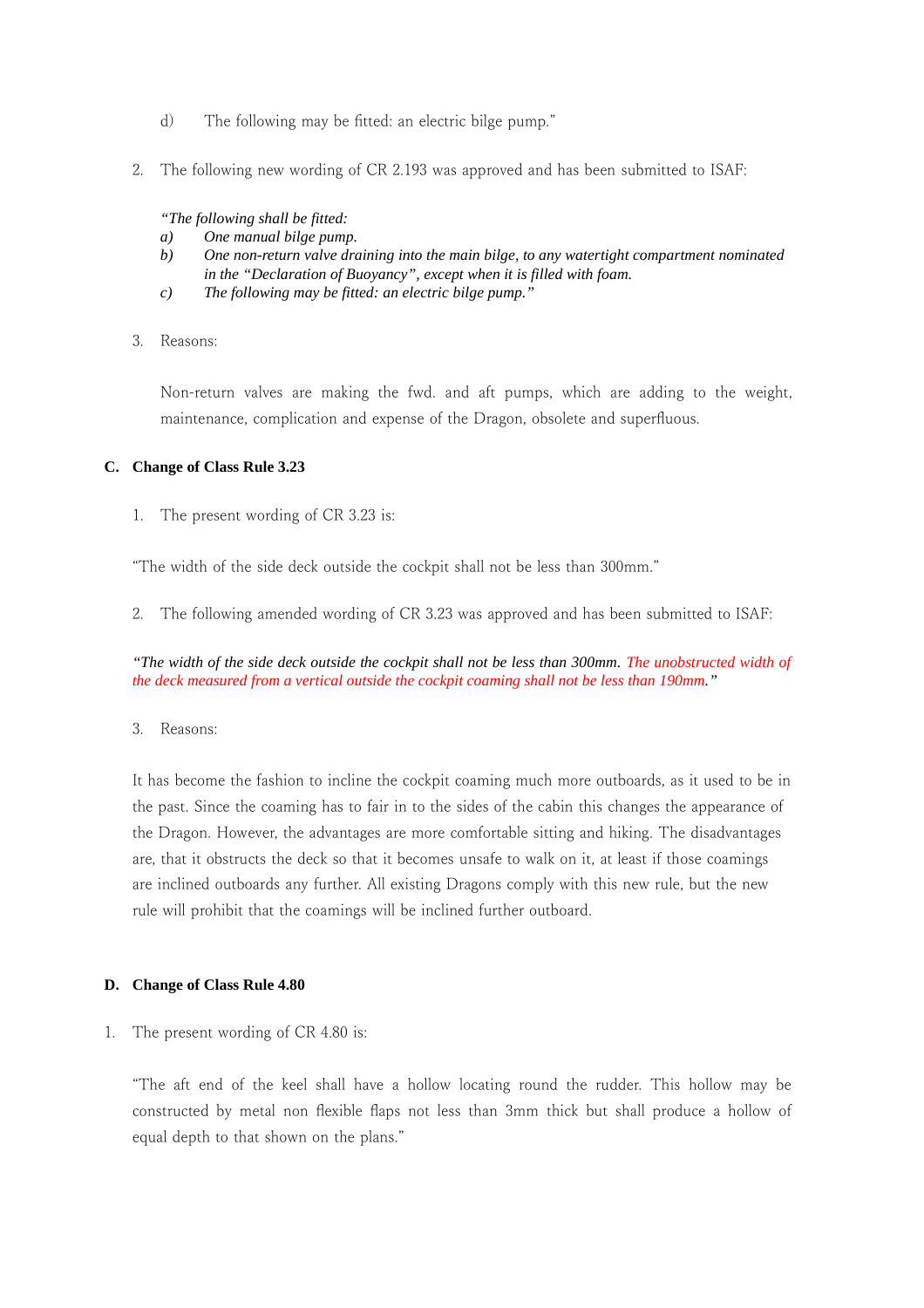2. The following new wording of CR 4.80 was approved and has been submitted to ISAF:

*"The aft end of the keel shall have a hollow locating round the rudder. This hollow shall be made of either:*

- *a) cast iron,*
- *b) rigid GRP, or*
- *c) metal non flexible strips not less than 3mm thick, but shall in any case produce a hollow of equal depth to that shown on the plans.*
- *d) The lower rudder bearing shall be made of metal and be attached directly to the lower part of the iron keel."*
- 3. Reasons:

This alteration represents how the boats are being constructed these days. Since many years the iron keel has been covered with a thin layer of GRP which then connects on its upper side to the hull laminate and also forms the hollow at the aft edge of the keel, with the exception of the lower part, were the lower rudder bearing is being attached. The advantages are, no more rust between hull, rudder and iron keel and much less maintenance

#### **E. Change of Class Rule 6.112**

1. The present wording of CR 6.112 is:

"The weight of the mast including all fixed fittings, jumper struts and diamond shrouds, but excluding all other standing rigging, running rigging, slides on any track fixed to the mast, and lower spreaders shall not be less than 30kg. The centre of gravity of the mast stripped for weighing shall be not less than 3400mm above the lower measurement band. Any corrector weights shall be permanently fixed [Note: This Rule shall apply to all masts regardless of the date of construction]

The mast complete with all fixed fittings, jumper struts, diamond shrouds, spreaders, standing and running rigging, shall weigh not less than 39kg. In addition when it is supported at the lower measurement band and weighed at the upper band it shall not weigh less than 13kg. For the purpose of this latter measurement the halyards shall be in the sailing position and the standing rigging secured along the mast. The ends of the rigging below the lower coloured band may rest on the ground or be removed so as not to affect the tip weight. In case of doubt the first paragraph of this rule shall prevail."

2. The following new wording of CR 6.112 was approved and has been submitted to ISAF:

*"The weight of the mast including all fixed fittings, jumper struts and diamond shrouds, but excluding all other standing rigging, running rigging, slides on any track fixed to the mast, and lower spreaders shall not be less than 30kg. The centre of gravity of the mast stripped for weighing shall be not less than 3400mm above the lower measurement band. Any corrector weights shall be permanently fixed [Note: This Rule shall apply to all masts regardless of the date of construction].*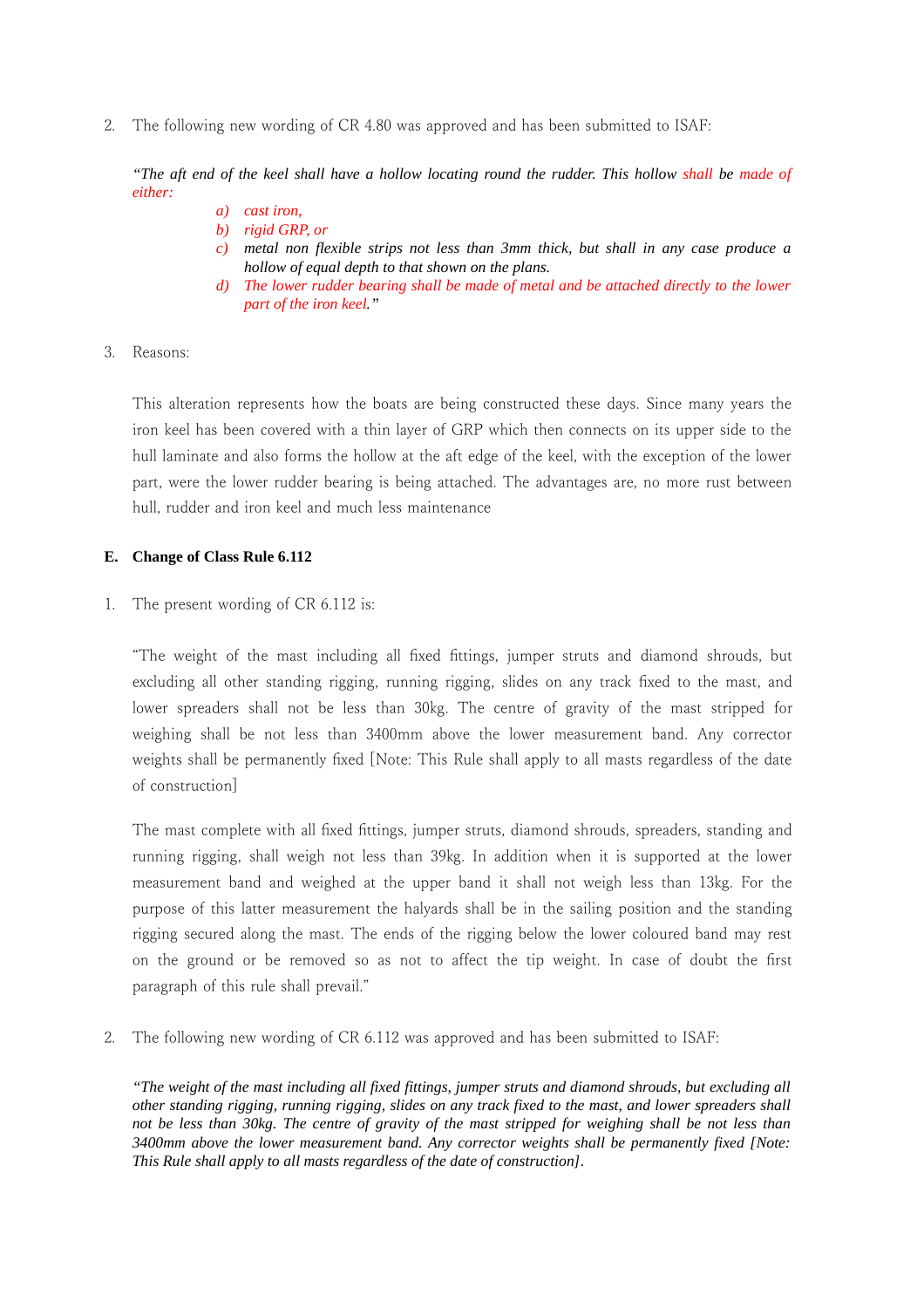*The top weight of the complete mast with all fixed fittings, jumper struts, diamond shrouds, spreaders, standing and running rigging, shall not be less than 13 kg when the mast is supported at the lower measurement point and weighed at the upper measurement point For the purpose of this measurement shall the halyards be in the sailing position and the standing rigging be secured along the mast. The ends of the rigging below the lower coloured band may rest on the ground or be removed so as not to affect the tip weight."*

3. Reasons:

Some years ago a total minimum weight of 39 kg for the compete mast including its standing and running rigging was introduced. Already then, this was not necessary since the minimum particulars of the standing rigging are specified and the prime requirements for the weight control of the mast are its minimum weight of 30kg, its minimum mast tip weight of 13kg and its minimum centre of gravity of 3400mm above the lower measurement point.

Since then however things changed. Formerly the backstay and the runners were made of 3mm wire rope, and the running rigging was much heavier too. Now rope (Dyneema or similar) backstay and runners as well as lighter running rigging are widely in use with the result that the total mast weight is less than it used to be (around 1.4 to 1.6 kg). It does not make sense to have corrector weights fitted in positions (if they are being fitted at all after a change of rigging) where they may influence the tip weight and the centre of gravity. The top weight and the centre of gravity themselves shall, however, remain as they are.

#### **F. Change of Class Rule 8.10**

#### 1. The present wording of Class Rule 8.10 is:

Fittings are optional except where specially restricted or prohibited by these rules. Supports for fittings shall be of wood, GRP or metal, or a combination of these.

The following new wording of Class Rule 8.10 was approved and has been submitted to ISAF:

### *"Fittings are optional except where specially restricted or prohibited by these rules. Supports for fittings shall be of wood, GRP or metal, or a combination of these.*

*For the purpose of this rule is a fitting any device intended to be used to moor, anchor, hoist, or control the boat, its sails or standing or running rigging, or to prevent chafe, or damage at collisions and shall be removable either by hand or use of tools, but without destruction of its surrounding structure or supports."*

#### Reasons:

In previous years there have been frequently different opinions between Juries, Measurers, Owners and Builders of Dragons, about what shall or may be considered as being a "fitting".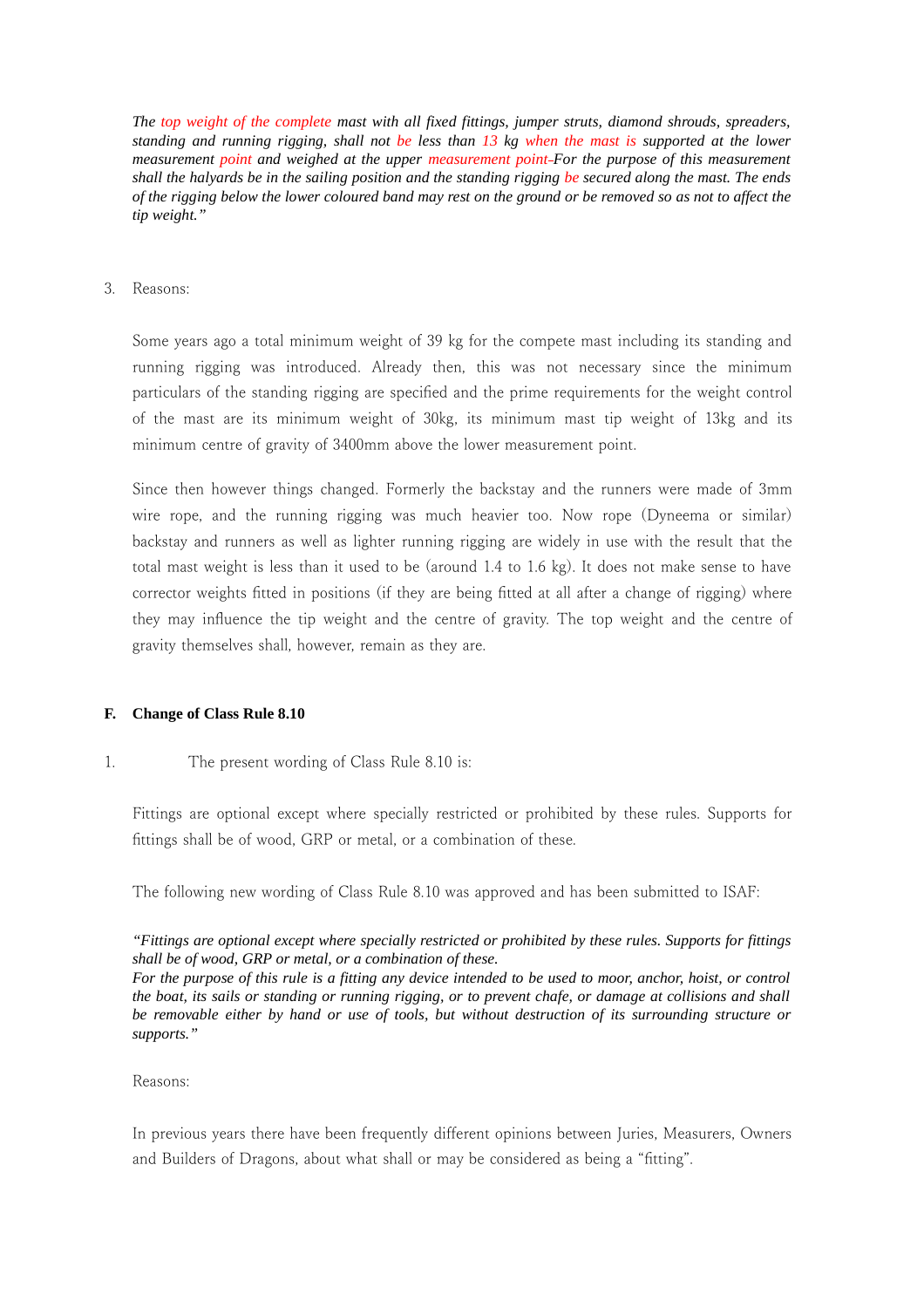This we intend to clarify with the attached wording to the present rule.

Dr. Philip Dohse IDA TC Chairman AGM 2015

### **Appendix 2 AMENDMENT OF CONSTITUTION 8.7**

#### **The present wording of Constitution point 8.7 is:**

No person who is a member of or employed by a commercial undertaking involved with the Dragon Class may be elected to any Office within the International Dragon Association.

#### **The following wording for Constitution point 8.7 was approved:**

No person who is a member of or employed by a commercial undertaking involved with the Dragon Class, or who is in receipt of any payment for competing in a race or preparing a boat for racing, may be elected as an Officer of the International Dragon Association as defined in the Constitution.

#### **Reason for the amendment of Constitution point 8.7:**

There is a clear conflict of interest for someone who receives payment for their involvement in the class and an officer who must represent the views of all sailors.

### **Appendix 3 CHAMPIONSHIP REGULATIONS CHANGES**

The following changes were approved by the AGM

#### **1. Appendix 6 Rule 21 Support Boats**

#### **(i) Add a new point:**

 *'If coach or support boats are permitted Rule 21 must be referred to in the NOR. National Authorities may exempt any or all of the rules in section 21 for Category 2 (or lower) events.'*

Reason: Greater clarity

#### **(ii) Add a second new point:**

 *'Coach/support boats shall not tow competitors out to the race course (unless requested to by the Race Committee) and may only tow boats in after the last competitor has finished or retires from the last race*